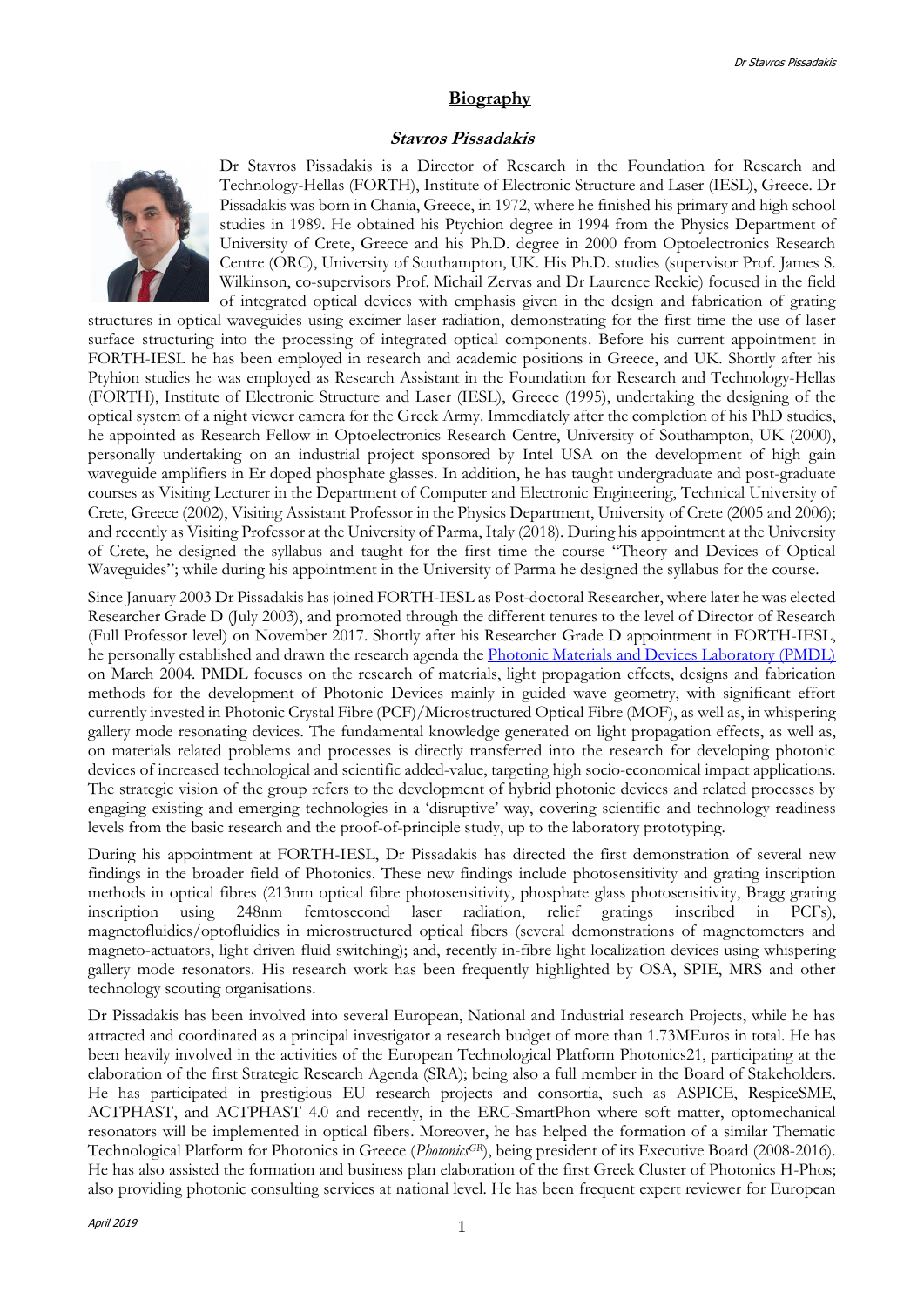and International research Projects (ie ERC) and National Research Organisations, and several high impact journals, while he was an Organizing Co-chair of the ICO-Photonics Delphi International Conference on 2009, held at Delphi, Greece; finally, being committee member in several international conferences.

His current scientific interests include design and fabrication of optical waveguide and standard fibre devices for switching and sensing applications, microstructured and photonic crystal fibre devices, optofluidics, optomechanics, bio- and chemo-photonic sensors, laser-assisted materials nano-processing, study of photosensitivity in optical fibres and materials using laser radiation and cluster formation/management for photonic enterprises. Dr Pissadakis is an author/co-author of 72 publications in refereed journals and of more than 120 in international conferences, including 40 invited contributions; he is also a co-editor of the book "Optofluidics, Sensors and Actuators in Microstructured Optical Fibres". He is a Topical Editor of Applied Optics, a Senior Member of OSA and a past member of SPIE.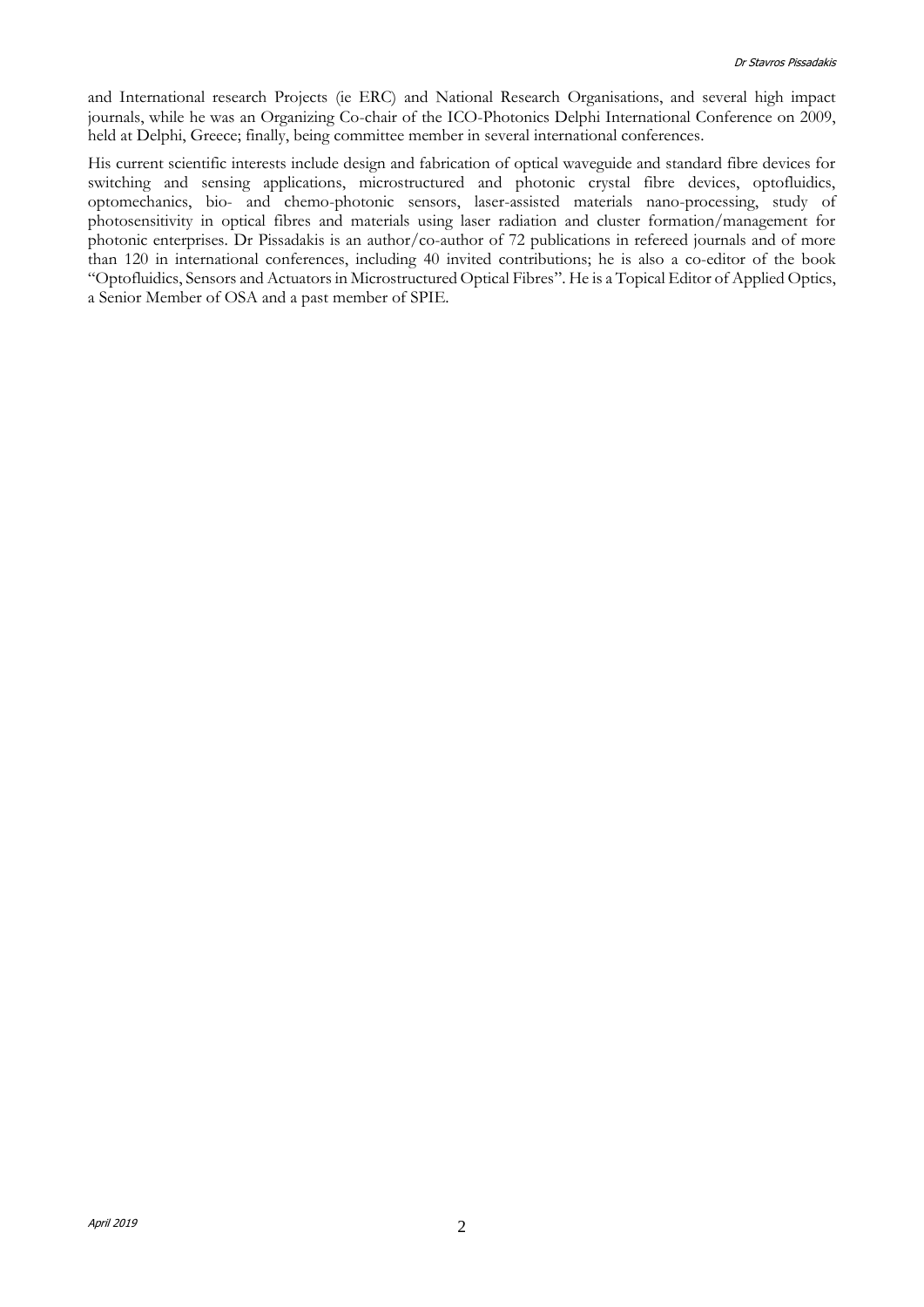# **Stavros Pissadakis**

| Contact address: | Institute of Electronic Structure and Laser (IESL),      |
|------------------|----------------------------------------------------------|
|                  | Foundation for Research and Technology – Hellas (FORTH), |
|                  | P.O. Box 1527, Heraklion 71 110, Crete, GREECE           |
| E-mail:          | pissas@iesl.forth.gr                                     |

### **PERSONAL DATA:**

**Year of birth: 1972**

ORCID:<http://www.researcherid.com/rid/C-6091-2011> Google scholar:<https://scholar.google.com/citations?user=6jv-SK4AAAAJ&hl=en>

## **EDUCATION**

| • Jan. 1996 – Jul. 2000:             | Department of Electronics and Computer Science -<br>Optoelectronics Research Centre (ORC),<br>University of Southampton, UK<br>$-Ph.D.$ |
|--------------------------------------|-----------------------------------------------------------------------------------------------------------------------------------------|
| <b>Thesis Title:</b>                 | "Bragg Gratings in Optical Waveguides, Glasses, and Thin<br><b>Films using Excimer Laser Radiation"</b>                                 |
| Sept. 1989 – Jul. 1994:<br>$\bullet$ | Department of Physics,<br><b>University of Crete, Greece</b><br>-Four years Physics degree (Ptyhion)-<br>Grade: 6.94/10                 |
| Specialisation:                      | «Lasers and Applications»                                                                                                               |

# **EMPLOYMENT HISTORY**

| <b>March 2018-June 2018</b>       | Information Engineering Department, University of<br>Parma, Italy |
|-----------------------------------|-------------------------------------------------------------------|
|                                   | <b>Visiting Professor</b>                                         |
|                                   | Sabbatical leave                                                  |
| Jun. 2003-                        | Institute of Electronic Structure and Laser, Foundation for       |
|                                   | Research and Technology – Hellas, Heraklion, Greece               |
|                                   | <b>Director of Research</b>                                       |
|                                   | <b>Activity Leader:</b>                                           |
|                                   | <b>Photonic Materials and Devices-Laboratory</b>                  |
|                                   | http://www.iesl.forth.gr/users/pmdl/                              |
| Sept. 2005-Jan. 2006              | Physics Department, University of Crete, Heraklion,               |
| Sept. 2006-Jan. 2007<br>$\bullet$ | Greece                                                            |
|                                   | <b>Visiting Assistant Professor</b>                               |
| Course:                           | Theory and Devices of Optical Waveguides                          |
| Jan. 2003 – June 2003             | Institute of Electronic Structure and Laser, Foundation for       |
|                                   | Research and Technology - Hellas, Heraklion, Greece               |
|                                   | <b>Associate Postdoctoral Researcher</b>                          |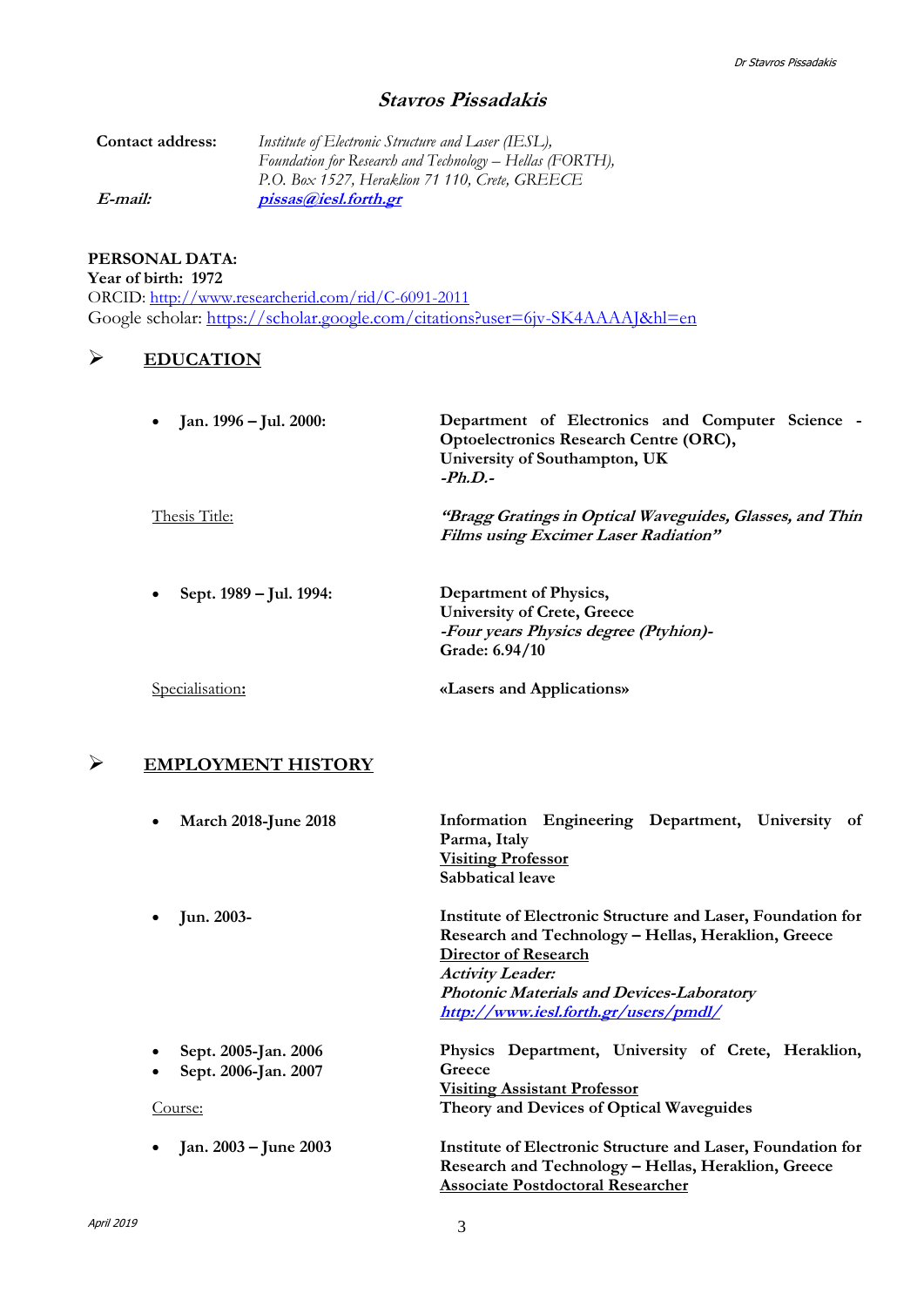| Feb. $2002 - Oct. 2002$ :<br>Course: | Department of Computer and Electronic Engineering,<br>Technical University of Crete, Chania, Greece<br><b>Visiting Lecturer</b><br>Optoelectronics                                                                    |
|--------------------------------------|-----------------------------------------------------------------------------------------------------------------------------------------------------------------------------------------------------------------------|
| Mar. 2001 – Jul. 2002:               | <b>Military Service</b><br><b>Greek Army, Artillery Division</b>                                                                                                                                                      |
| Jun. 2000 – Dec. 2000:               | <b>Optoelectronics Research Centre (ORC),</b><br>University of Southampton, UK<br><b>Research Fellow</b>                                                                                                              |
| Jan. 1995 – Jan. 1996:               | Institute of Electronic Structure and Laser (IESL),<br>Foundation for Research and Technology-Hellas<br>(FORTH), Heraklion, Greece<br><b>Research Assistant</b><br>(supported by a 12-months studentship for graduate |

specialisation in **"Optoelectronics"**)

### **COORDINATION AND PARTICIPATION IN NATIONAL AND INTERNATIONAL RESEARCH PROJECTS**

### **Jan. 2019-: IESL-FORTH, Heraklion, Greece**

**Scientific coordinator** in the EU funded H2020 Integrated Project with title **"Accelerating Photonics Deployment via one Stop shop Advanced Technology Access for Researchers" (ACTPHAST 4R)**, 48 months duration.

### **Nov. 2017-: IESL-FORTH, Heraklion, Greece**

**Scientific coordinator** in the EU funded H2020 Integrated Project with title **"Access Center to Photonics Innovation Solutions and Technology Support" (ACTPHAST 4.0)**, 48 months duration.

**Sept. 2016-: IESL-FORTH, Heraklion, Greece**

**Co- investigator** in the EU funded ERC project, with title **"Small and nanoscale soft phononics" (SmartPhon), FORTH budget 540KEuro,** 60 months duration.

### **Mar. 2016-Mar. 2018: IESL-FORTH, Heraklion, Greece**

Scientific coordinator in the IKY/DAAD funded exchange project IKYDA for bilateral collaboration with IOM-Leipzig, Germany, with title **"Laser assisted etching and growth processing of optical fibres for microfluidic applications" (LEMFOS), budget 10KEuro,** 24 months duration.

**Jan. 2016- Dec. 2018: IESL-FORTH, Heraklion, Greece**

**Scientific coordinator** in the EU funded H2020 **Coordination Action** project with title **"Regional, National and European Support for Photonics Innovation Clusters enhancing SMEs Innovative Potential" (RespiceSME), budget 81KEuro,** 24 months duration.

**Sept. 2014-Dec. 2018: IESL-FORTH, Heraklion, Greece**

**National Delegate** in the ESF founded COST project **MP1401** with title **"Advanced fibre laser and coherent source as tools for society, manufacturing and lifescience"**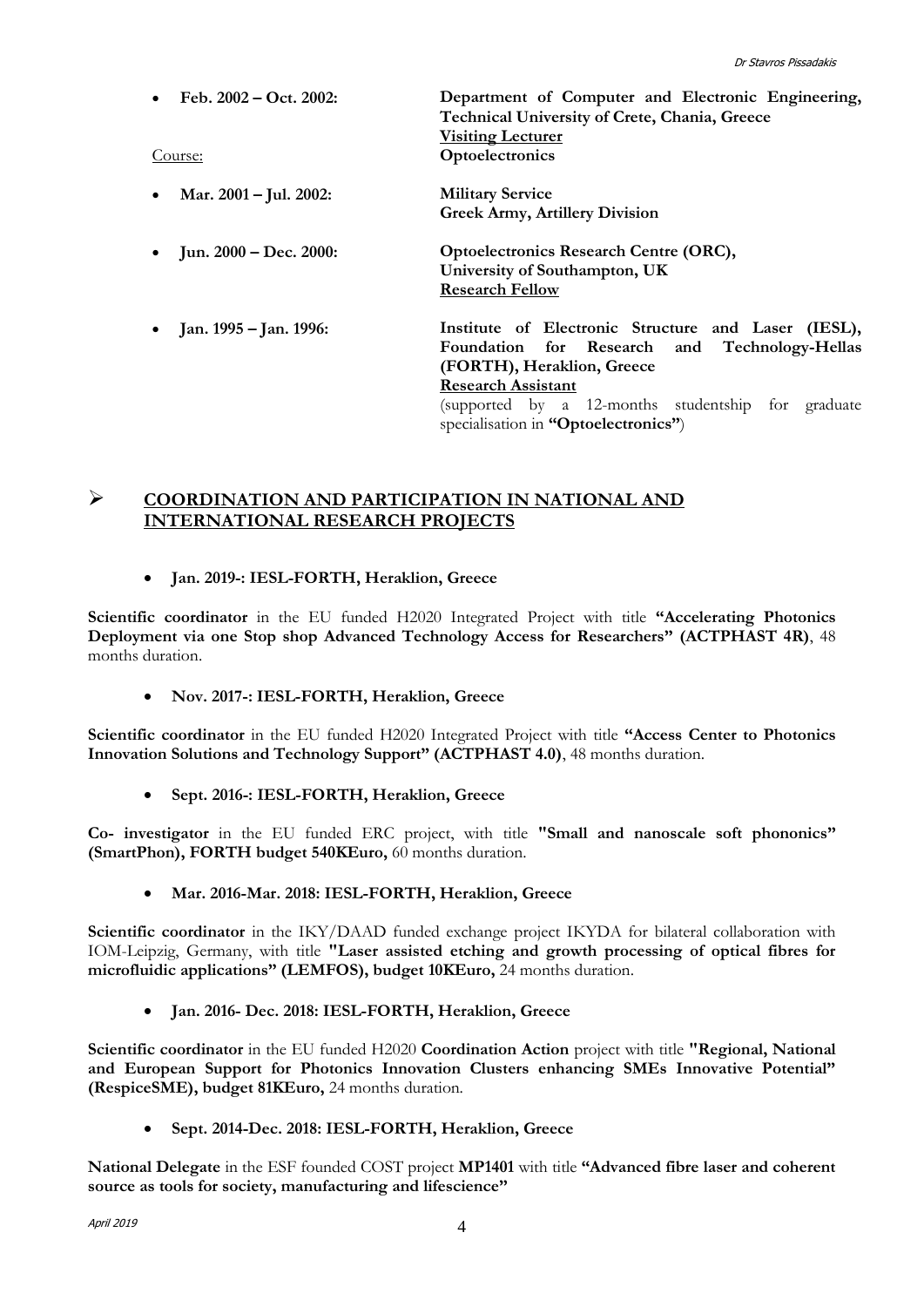**Nov. 2013-April 2018: IESL-FORTH, Heraklion, Greece**

**Scientific coordinator** in the EU funded Integrated Project with title **"Access Center to Photonics Innovation Solutions and Technology Support" (ACTPHAST)**, nominal **budget 217KEuro**, 48 months duration.

**Jul. 2013-Sept. 2015: IESL-FORTH, Heraklion, Greece**

Scientific contributor in the GSRT funded project with title «ΑΝΑΠΤΥΞΙΑΚΕΣ ΠΡΟΤΑΣΕΙΣ ΕΡΕΥΝΗΤΙΚΩΝ ΦΟΡΕΩΝ- ΚΡΗΠΙΣ» **(Proposals for the Development of Research Institutions-Optical Fiber Sensors for Improving Quality of Life),** budget **179 kEuro**, 16 months duration**.**

**Sept. 2012-Sept. 2015: IESL-FORTH, Heraklion, Greece**

**Scientific contributor** in the «ΑΡΙΣΤΕΙΑ» GSRT funded project with title **«Manipulation of Phonons by Mesoscopic Engineering of Soft Matter» (SOPHOX),** budget **300 kEuro**, 24 months duration**.**

**Sept. 2011-Aug. 2014: IESL-FORTH, Heraklion, Greece**

**Scientific coordinator** in the EU funded **Coordination Action** project with title **"Action to Support Photonic Innovation Clusters in Europe" (ASPICE),** budget **76 kEuro**, 36 months duration**.**

**Nov. 2010-Oct. 2014: IESL-FORTH, Heraklion, Greece**

**National Delegate** in the ESF founded COST project TD1001 with title **"Novel and Reliable Optical Fibre Sensor Systems for Future Security and Safety Applications" (OFSeSa)** 

**Nov. 2009- Dec.2012: IESL-FORTH, Heraklion, Greece**

Scientific coordinator in the EU funded **CAPACITY** project "Intelligent Adaptable Surface with Optical **Fiber Sensing for Pressure-Tension Relief",** budget **430 kEuro**, 30 months duration**.**

**Dec. 2006-Mar. 2010: IESL-FORTH, Heraklion, Greece**

**National delegate** in the ESF founded COST project 299 with title **"Optical Fibres for New Challenges Facing the Information Society" (FIDES)**

**Jan. 2006-Jun. 2008: IESL-FORTH, Heraklion, Greece**

**Scientific coordinator** in the EU funded **Coordination Action** project **"European Network of Optical Clusters - ENOC",** budget **134 kEuro**, 30 months duration**.**

**Jun. 2005-Jun. 2007: IESL-FORTH, Heraklion, Greece**

**Scientific coordinator** in the EU funded **INTERREG** project **"Réseau Optique Méditerranée - ROM",**  budget **217 kEuro**, 30 months duration**.**

**Oct. 2003-Dec. 2007: IESL-FORTH, Heraklion, Greece**

**National delegate** in the ESF founded COST project P11 with title **"Physics of linear, non-linear and active photonic crystals"**

**Oct. 2002 and Mar. 2001: Ultraviolet Laser Facility (ULF), IESL-FORTH, Heraklion, Greece**

**Personal research** in the short-term EU funded project for the **"Patterning of photosensitive and relief gratings in Ag<sup>+</sup> ion-exchanged waveguides in phosphate glasses and Ta2O<sup>5</sup> overlaid waveguides"**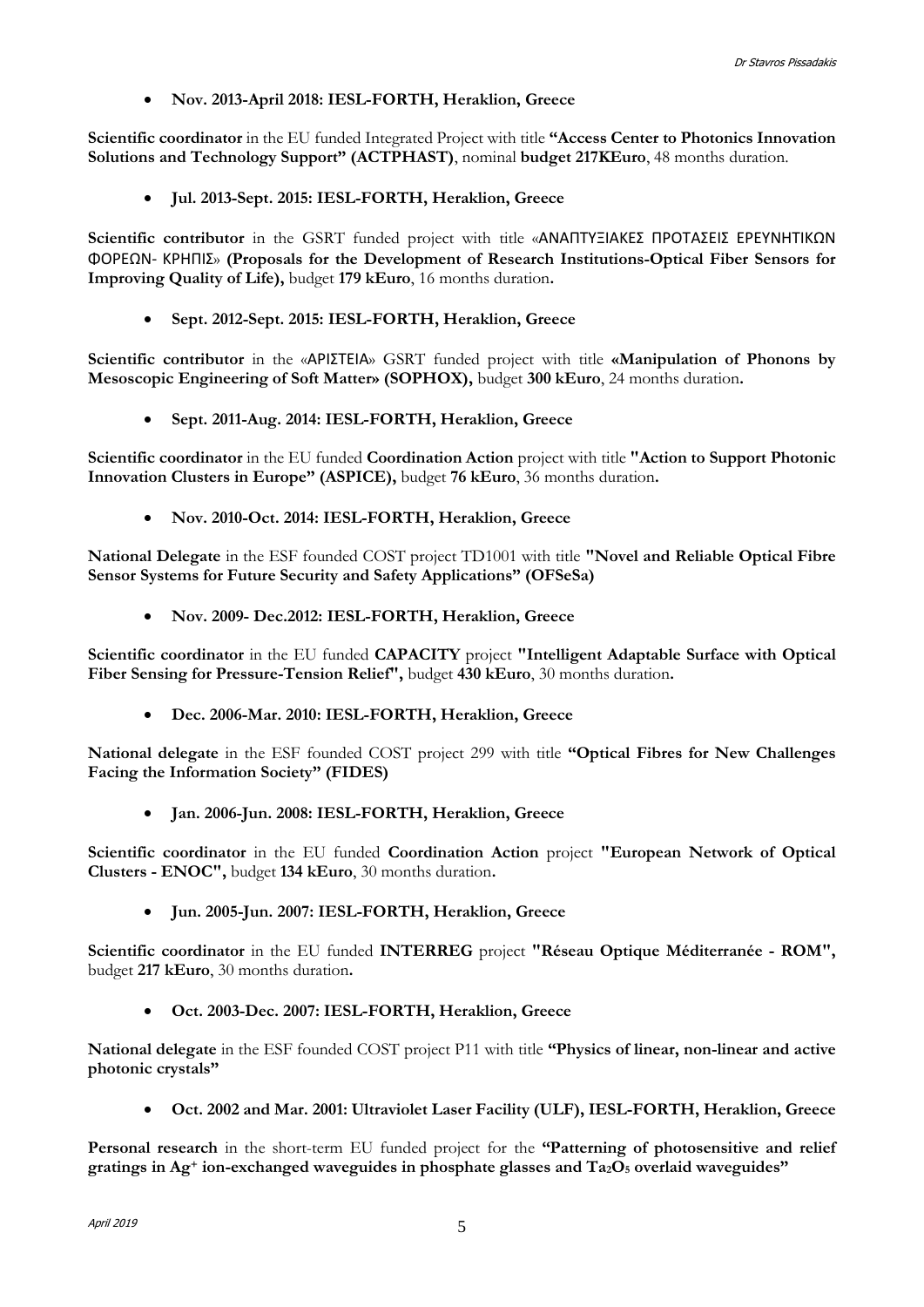**Aug. 2000 – Dec. 2000: ORC-University of Southampton, UK**

**Personal research** in an **Intel-USA** sponsored project for the development of **"Optical Waveguide Amplifiers and Lasers in Ion-Exchanged Phosphate Glasses"**

**Jun. 2000 – Sept. 2000: ORC-University of Southampton, UK**

**Joint research** with collaborators from the **Physics Department** and the **Southampton Oceanography Centre**  on the **Paul Instrument Fund** project **"Pulsed Laser Photoablation Microscope"**

**Mar. 1996 – Dec. 1997: ORC-University of Southampton, UK**

**Joint research** in the European Project **ACTS 028 "Towards Broadband Access Systems for CATV Optical Network - TOBASCO"**, for the development of integrated optical gain-flattening filters embedded on optical amplifiers

**Jan. 1995 – Jan. 1996: IESL-FORTH, Heraklion, Greece**

**Personal research** in the Greek Ministry for Research and Technology Project **GSRT EPET II "National Optoelectronic Vision Sensor Systems"**, for the development of the optical and scanning modules of an infrared night vision system for the Greek Army

### **Sep. 1992 – Jul. 1994: IESL-FORTH, Heraklion, Greece**

**Participation** in the European Project **CEC ESPRIT 6863 "Parallel Optical Processors and Memories - POPAM"**, for the patterning of computer generated holograms on a variety of materials using excimer laser micromachining

## **ACADEMIC ACTIVITIES**

- **Member of the Board of Stakeholder,** *Photonics21 Platform, Nov. 2018*
- **Senior Member, OSA,** *May 2017*
- **Member of the Scientific Council of FORTH-IESL** *(Nov. 2013-Jul. 2016)*
- **Representative of Researchers at the Board of Directors of FORTH** *(March 2013-Dec. 2014)*
- **Executive Board President:** *Greek National Platform for Photonics, PhotonicsGR*
- **FORTH representative in the Networking Board, LaserLab Europe**
- **Invited Professor, Excellent Courses,** *Politecnico di Torino, Department of Electronics and Telecommunications, Italy (2014)*
- **Member of the board of the International Doctorate School in Information and Communication Technologies,** *University of Modena and Reggio Emilia, Italy*
- **Associate Editor,** *Journal of Sensors, Hindawi*
- **Member of the Advisory Board:** *Journal of Optoelectronics and Advanced Materials*
- **Journal Guest Co-Editor**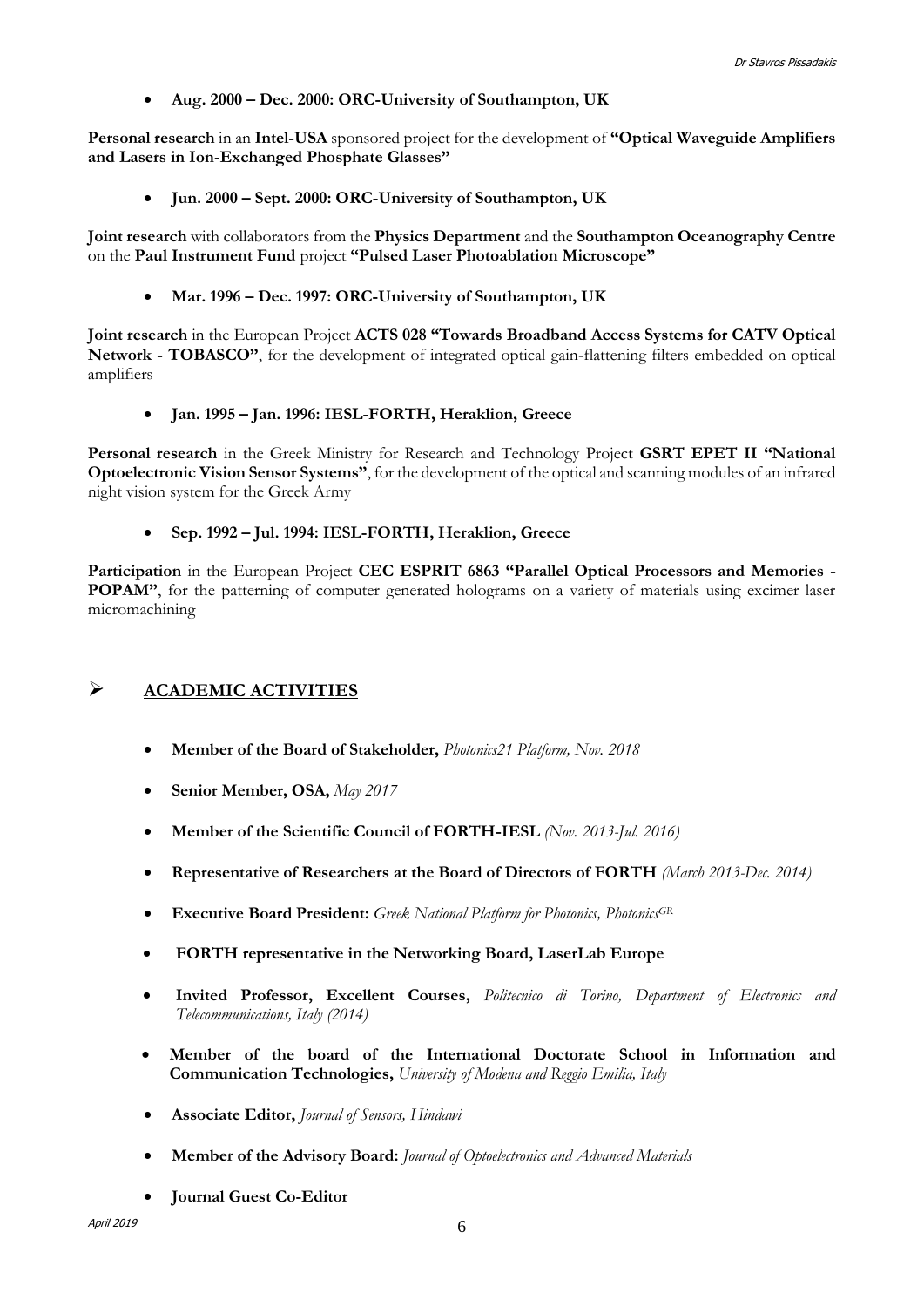- *Laser Chemistry, Special Issue on* **"Chemical and Physical Changes Induced in Optical Materials under High-Intensity Laser Irradiation"**
- *Photonics and Nanostructures - Fundamentals and Applications*
- *Materials, MDPI, Special Issue on "***New Materials and Processing Methods for Microstructured Optical Fibres"**
- *Journal of Nanomaterials, Hindawi, Special Issue on* **"Magnetooptical Properties and Photonic Applications of Magnetic Nanomaterials"**
- *Optical Engineering, Special Issue on* **"Optical Fiber Sensor Technology"**
- **Co-Editor:** *AIP Conference Proceedings Volume 1288, International Commission for Optics Topical Meeting on*  **"Emerging Trends And Novel Materials In Photonics"**
- **Conference co-Chair:** *ICO Topical Meeting on "Emerging Trends and Novel Materials in Photonics", Oct. 2009. Delphi, Greece*
- **Member of Program/Technical Organising Committee:**
	- *1st International Conference on Optical Complex Systems, Marseille, 2005*
	- *1st TCM, Heraklion 2006*
	- *SPIE, Photonics Europe, Brussels 2010*
	- *IEEE, Biophotonics Parma 2011*
	- *EOS, PSDM, Tunis 2012*
	- *OSA, BGPP, Colorado, 2012*
	- *OSA, WSOF, Sigtuna, 2013*
	- *3rd Mediterranean Photonics Conference, Trani, 2014*
	- *IEEE, Biophotonics Florence 2015*
	- *OSA, WSOF, Hong-Kong 2015*
	- *BGPP, OSA, Sydney 2016*
	- *6th EWOFS, Limerick, 2016*
	- *CLEO Europe, Munich 2017*
	- *OSA, WSOF, Cyprus 2017*
	- *BGPP, OSA, Switzerland 2018*
	- *PIERS, Rome 2019*
	- *CLEO Europe, Munich 2019*
	- *ICOCN, Huangshan 2019*
	- *EWOFS, Limassol 2019*
- **Conference Session Charing**
	- **4th LAMP,** *Kyoto, Japan, May 2006*
	- **Photonics Europe,** *Strasbourg, France, April 2008*
	- **Photonics Europe,** *Brussels, Belgium, April 2010*
	- **IEEE Biophotonics Parma,** *Parma, Italy June 2011*
	- **CLEO Europe,** *Munich, Germany, May 2013*
	- **Spatio-Temporal Complexity in Optical Fibers,** *Como, Italy, September 2013*
	- **DPG 2017,** *Mainz, Germany, March 2017*
- **Organisation of Meetings/Short-courses/Workshops**
	- *Short-course "Advanced Laser Processing in Photonics: State-of-the-art and Prospects", October 2006*
- **Reviewing activities**
	- **Journals:** *Nature Communications, Science Advances, ACS Photonics, Applied Physics Letters, Optics Letters, Optics Express, IEEE/OSA Journal of Lightwave Technology, Applied Optics, Applied Physics A, IEEE Photonic Technology Letters, Journal of the Optical Society of America B, Thin Solid Films, Applied Surface Science, Electronics Letters, Photonics and Nanostructures, Glass Science and Technology, Nanotechnology, MDPI Sensors, Laser Chemistry, Journal of Sensors, Journal of Physics D, Medical*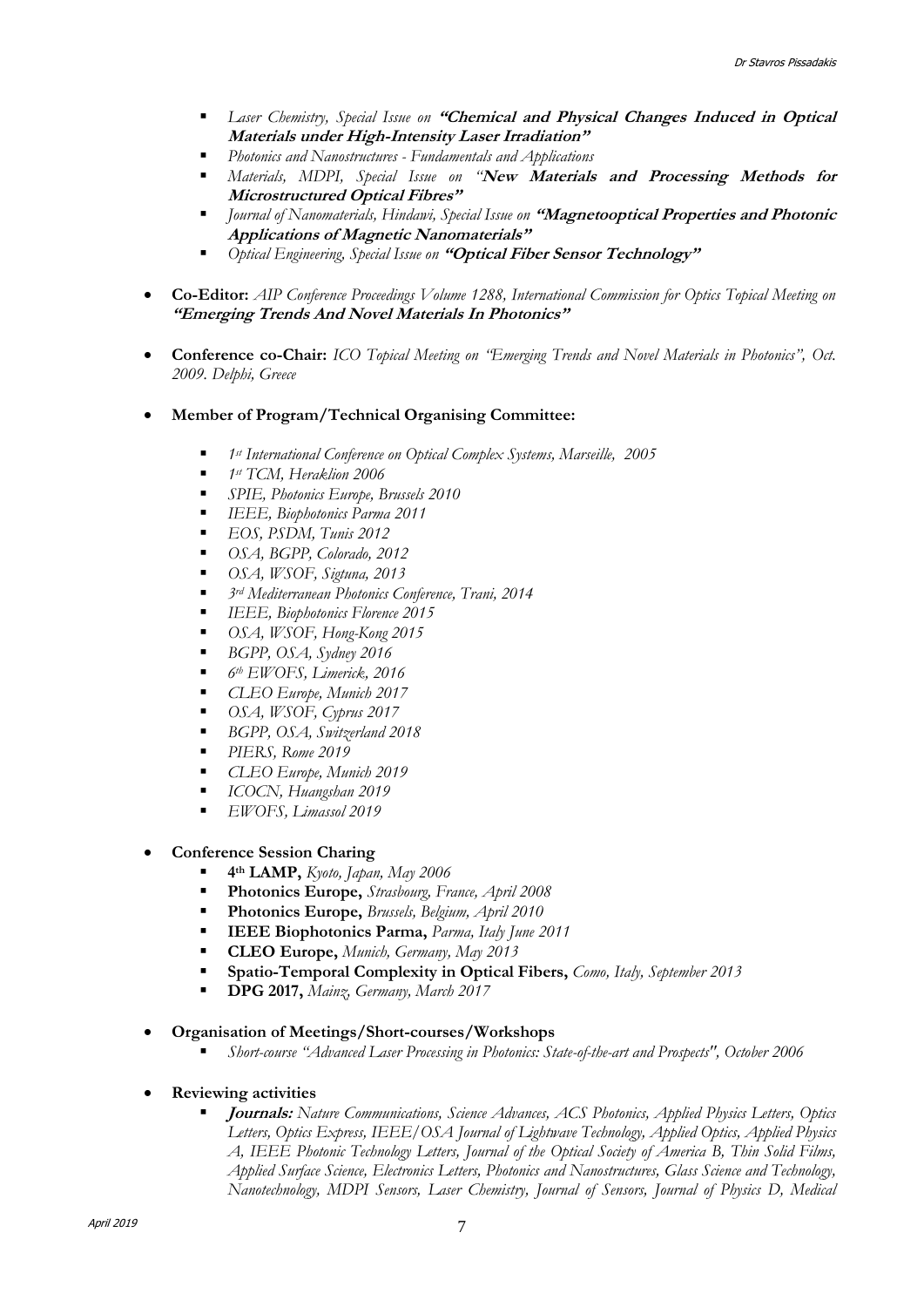*Physics, Optical Materials, Optical Engineering, Optics & Laser Technology, Measurement Science and Technology, European Journal of Physics D, Optics Communications, International Journal of Applied Glass Science, IEEE Photonics, IEEE Sensors, Review of Scientific Instruments, Journal of Optics, Journal of Visualized Experiments, Journal of Micromechanics and Microengineering, Journal of Magnetism and Magnetic Materials, MDPI Applied Sciences, MDPI Inventions, MDPI Fibers, Journal of non-Crystalline Solids* 

- **Publishers:** *CRC-Press, Elsevier*
- **Expert Reviewer/Evaluator**
	- **Organisations:** *EU-ERC (2018), NSER-Canada (2008, 2011 and 2013), FCT I.P. - Fundação para a Ciência e Tecnologia (2012), Technology Foundation STW, The Netherlands (2013), FWO Belgium (2014, 2016), Czech Science Foundation (2015), Deutsche Forschungsgemeinschaft (2015, 2016), SEV-Greece (2015), Russian Science Foundation (2015, 2017), National Science Centre, Poland (2015, 2016, 2018), MITACS-Canada (2017), RPF-Cyprus (2018), MIUR-Italy (2018)*
	- **Projects:** *EU ERA.NET (2011, 2014), EURASIA (2013)*
- **Seminars, Schools and Colloquia**
	- **Heriot Watt, Scotland,** Jan. 2003
	- **EPFL, Switzerland, July 2003**
	- **IOM, University of Leipzig, Germany, September 2005**
	- **Departamento de Física Aplicada, University of Valencia, Spain,** November 2005
	- **Summer School, Physics Department, University of Crete,** July 2006
	- **Shortcourse** "Advanced Laser Processing in Photonics: State of the Art and Prospects" **IESL, FORTH,** October 2006
	- **Department of Electrical and Computer Engineering, University of Toronto,** September 2007
	- **PEDEPARTMENT OF EXECUTE:** Department of Electronic Engineering & Applied Physics, Aston University, September 2007
	- **Department of Electronics, Technical School of Crete,** July 2008
	- **Concertation meeting on Photonics Enabled Applications, Athens**, Sept 2009
	- **IIT, Lecce, May 2010**
	- **Dipartimento di Ingegneria dell'Informazione, Univ. Parma,** July 2010
	- **-** Dublin Institute of Technology, September 2011
	- **Fast-Dot Workshop/School, Heraklion, September 2011**
	- **CEIT, San Sebastian, Spain,** July 2013
	- **Lab-in-Fiber Summer School, Harbin, China** June 2015
	- **IOM, University of Leipzig, Germany, June 2016**
	- **ORC, University of Southampton, UK, June 2016**
	- **Dipartimento di Ingegneria dell'Informazione, Univ. Parma, Italy** December 2016
	- **CNST, IIT, Milan, Italy,** April 2018
	- **International Day of Light, Univ. Parma, Italy,** May 2018
	- **IIT, Genova, Italy,** May 2018

## **AWARDS**

 Top-10 shortlisted in the 2nd round of the **"Greece Innovates"** Applied Research and Innovation Competition for "A photonic sensor for monitoring shear stress between human skin and artificial surfaces of limbs and wheelchairs"

## **COLLABORATIONS**

- *Recently initiated*
	- *Politecnico di Torino, Italy*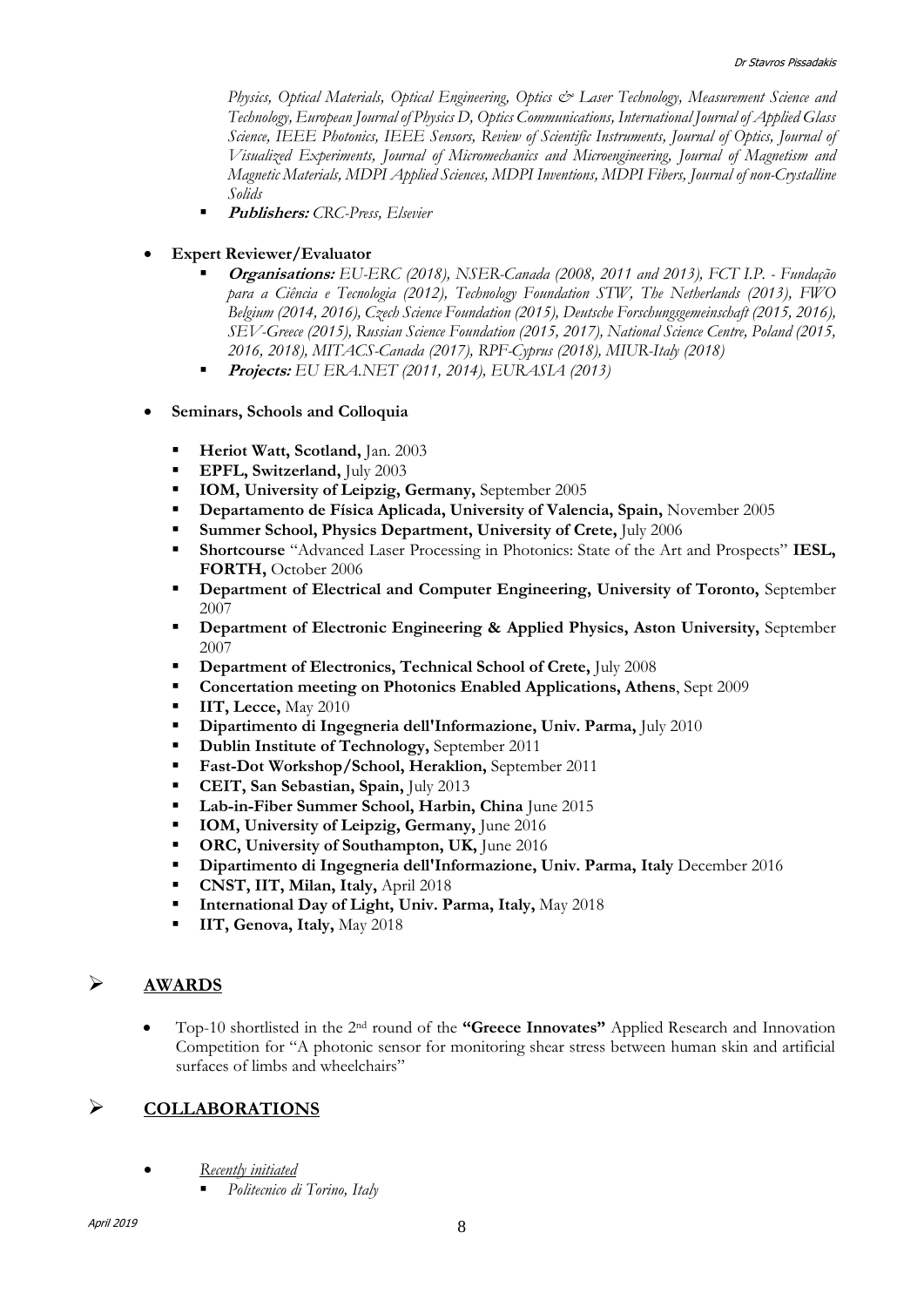- *CNR-IMEM, Italy*
- *CEIT, Spain*
- *Universidad Pública de Navarra, Spain*
- *Active*
	- *VUB, Brussels, Belgium*
	- *Leibniz-Institute for Surface Modification, Leipzig, Germany*
	- *ACREO AB, Stockholm, Sweden*
	- *Institute of Photonic Technology Jena, Jena, Germany*
	- *Dipartimento di Ingegneria dell'Informazione, Università degli Studi di Parma, Italy*
	- *Dr. M. Farsari, FORTH-IESL*
	- Prof. G. Fytas, FORTH-IESL & Department of Materials Science, UoC & Max Planck Mainz, *Germany*
- *Past*
	- *Prof. D. Anglos, FORTH-IESL & Department of Chemistry, UoC*
	- *Dr. A. Lappas, FUN, FORTH-IESL*
	- *Univ. Adelaide, Australia*
	- *University of Strathclyde, Glasgow, UK*
	- *Univ. of Sydney, Sydney, Australia*
	- *Optoelectronics Research Centre, University of Southampton, UK*
	- *Department of Informatics, AUTH, Greece*
	- *Electronic and Communications Engineering, Dublin Institute of Technology, Ireland*
	- *Departamento de Física Aplicada, Universidad de Valencia, Valencia, Spain*
	- *Dr. U. Jonas, Bio-organic Materials Chemistry, FORTH-IESL*
	- *Lichttechnisches Institut, Universität Karlsruhe, Karlsruhe, Germany*
	- *Department of Electronics, Carleton University, Ottawa, Canada*
	- *NHRF, Athens, Greece*

### **SUPERVISING ACTIVITIES**

- *Post-docs*
	- C. Elosua (ES), G. Violakis (GR), K. Milenko (PL), K. Kosma (GR), G. Konidakis (GR), G. Zito (IT), P. Childs (AU), A. Rahman (IN), J. Vanda (CZ), G. Tsibidis (GR)
- *PhD students* 
	- N. Korakas (active), D. Vurro (IT, visiting 3 months), V. Melissinaki, M. Sozzi (IT, visiting 12 months), A. Candiani (IT, visiting 18 months), S. Torres (ES, visiting 6 months)
- *Ms.c. students*
	- M.G. Konstantinou, S. Timotheatos, I. Tagoudi, C. Spitieri, I. Michelekaki, M. Livitziis, G. Violakis, C. Pappas, E. Vagiartakis, A. Candiani (IT)
	- *Undergraduate students, summer-practices/diplomas*
		- K. Vardakis, C. Mourikis, W. Deibel (DE), G. Pahis, M. Klontzas, T. Bournelis
- *Industrial Internships*
	- S. Fedele (ES), N. Korakas (GR), A. Couvert (FR)
- *PhD thesis external examiner*
	- Univ. Macquarie (AU), Univ. San Sebastian (ES), VUB Brussels (BE), Univ. Sannio (IT), CUT (CY), 4x Univ. Crete (GR)

### **RESEARCH INTERESTS**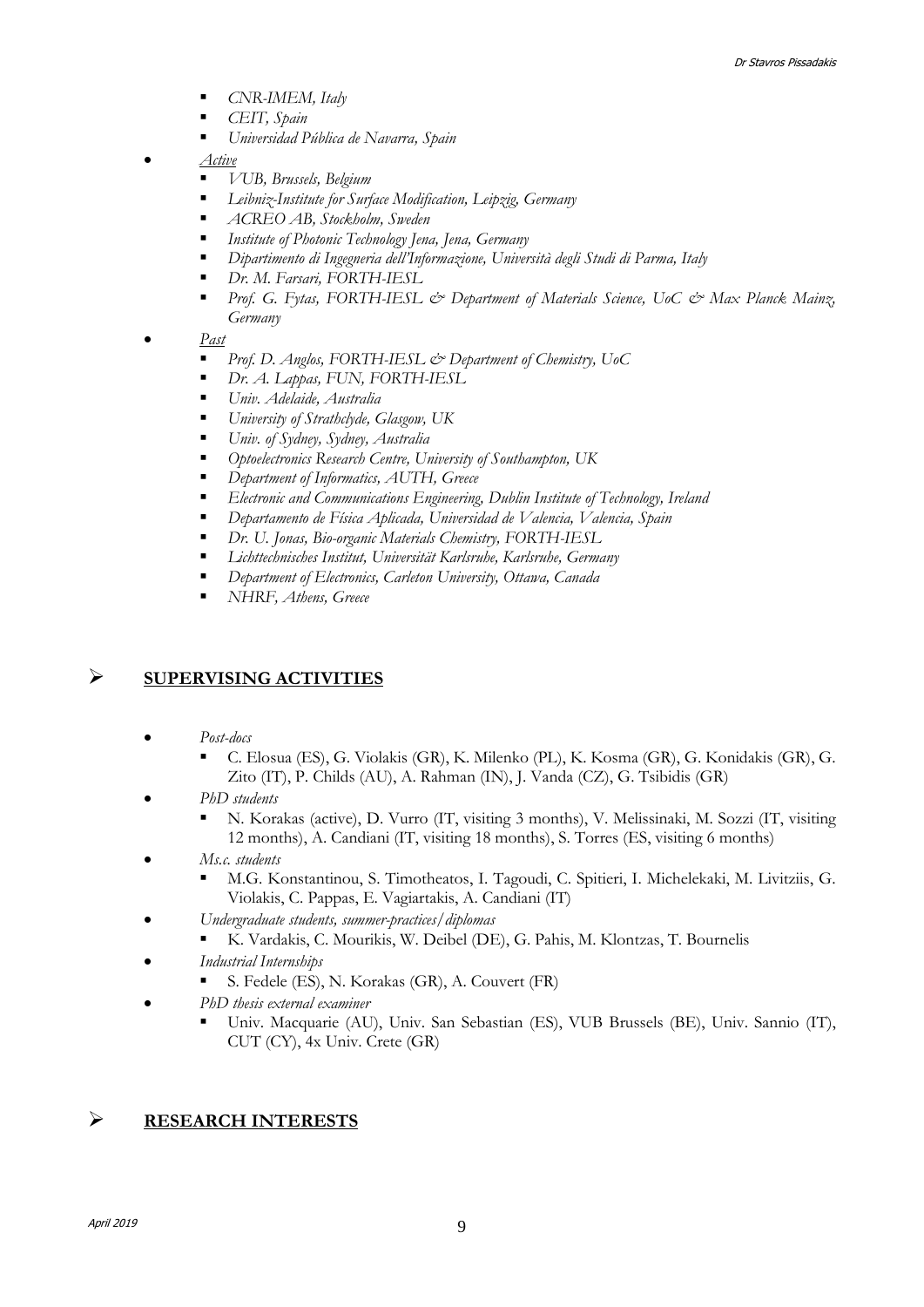Photonic Crystal Fibre and Microstructured Optical Fibre sensing and actuating devices. Development of Lab-in-fibre devices exhibiting new functionalities, utilising disruptive approaches and material implementations.

Optofluidic and Magnetofluidic Optical Fibre Devices

 Light localisation utilising symmetrical, periodic and random shape resonating structures, with emphasis in optical fibre geometries; Whispering Gallery Mode resonators; Optomechanical optical fibre devices.

 Study of photosensitivity and surface-, volume-damage processes in optical materials using laser radiation.

 Photonic and fluidic devices processing using laser ablation, selective chemical etching and 3-D non-linear photo-polymerisation techniques.

### **PUBLICATIONS**

#### **BOOKS**

**1.** "Optofluidics, Sensors and Actuators in Microstructured Optical Fibres" Editors, S. Pissadakis and S. Selleri, Woodhead Publishing Ltd (2015)

#### **BOOK CHAPTERS**

**2.** "Laser processing of optical fibres: new photosensitivity findings, refractive index engineering and surface structuring," in Laser growth and processing of photonic devices, Editor N.A.Vainos, Woodhead Publishing Ltd (2012)

**3.** "Fiber Optic–based Pressure Sensing Surface for Skin Health Management in Prosthetic and Rehabilitation Interventions" in Biomedical Engineering, Editor R.Hudak, InTech Press (2012)

### **JOURNAL PUBLICATIONS**

**1.** N.A. Vainos, S. Mailis, S. Pissadakis, L. Boutsikaris, P.J.M. Parmiter, P. Dainty, and T.J. Hall, Excimer laser use for microetching computer-generated holographic structures, Appl. Opt. **35**, pp. 6304-6319 (1996)

**2.** S. Pissadakis, S. Mailis, L. Reekie, J.S. Wilkinson, R.W. Eason, N.A. Vainos, K. Moschovis, G. Kiriakidis, Permanent holographic recording in indium oxide thin films using 193nm excimer laser radiation, Appl. Phys. A **69**, pp.333-336 (1999)

**3.** S. Pissadakis, L. Reekie, M. Hempstead, M.N. Zervas, J.S. Wilkinson, Ablated gratings on borosilicate glass by 193nm excimer laser radiation, Appl. Phys. A **69**, pp. S739-S741 (1999)

**4.** S. Mailis, L. Reekie, S. Pissadakis, S.J. Barrington, R.W. Eason, N.A. Vainos, C. Grivas, Large photo-induced refractive index changes in pulsed laser deposited lead germanate glass waveguides with controllable refractive index sign change, Appl. Phys. A **69**, pp. S671-S674 (1999)

**5.** S. Pissadakis, L. Reekie, M. Hempstead, M.N. Zervas, J.S. Wilkinson, Relief gratings on Er/Ybdoped borosilicate glasses and waveguides by excimer laser ablation, Appl. Surf. Sc. **153**, pp. 200-210 (2000)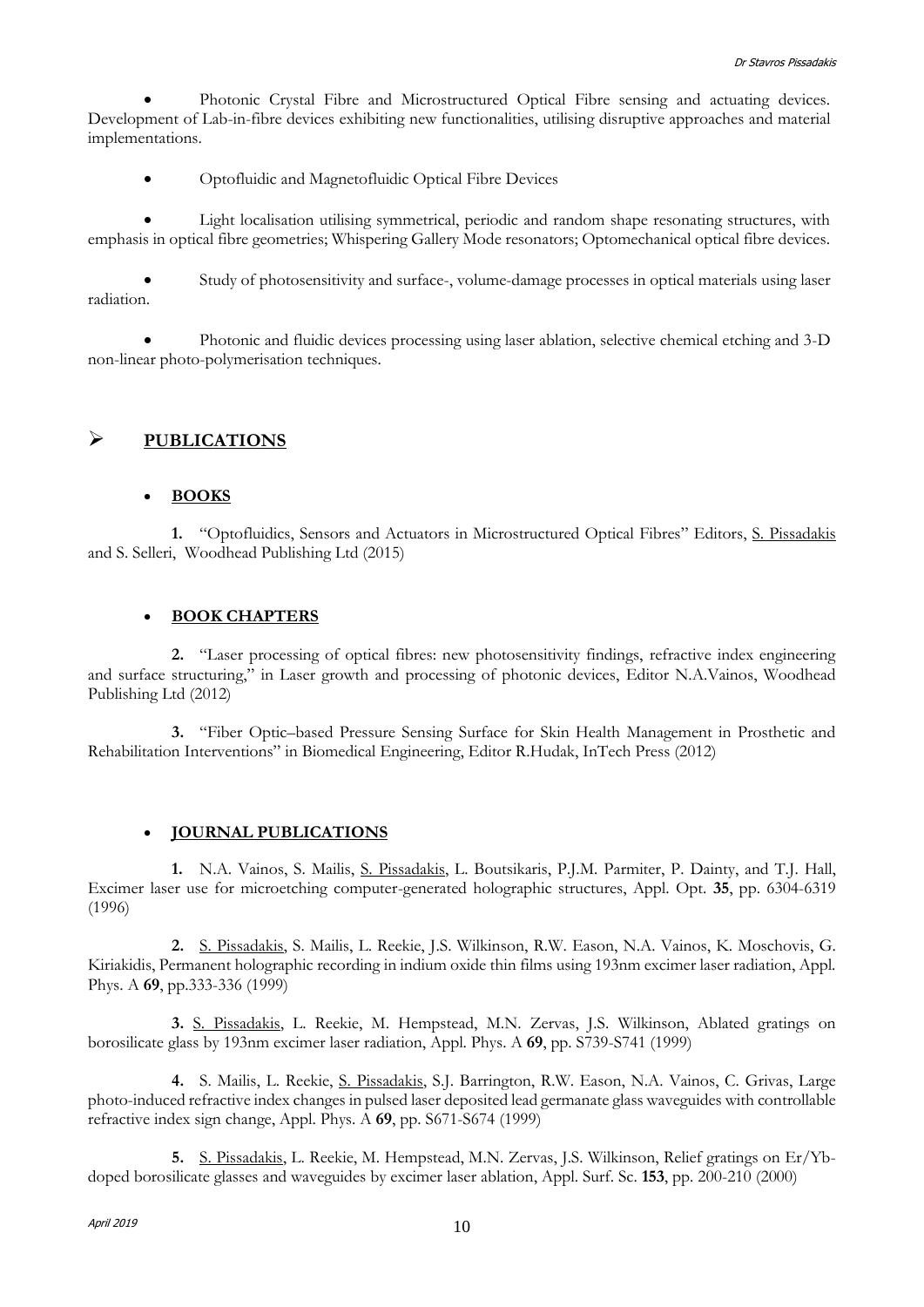**6.** S. Pissadakis, L. Reekie, M.N. Zervas, J.S. Wilkinson, G. Kiriakidis, Gratings in indium oxide film overlayers on ion-exchanged waveguides by excimer laser micromachining, Appl. Phys. Lett. **78**, pp. 694-696 (2001)

**7.** S.Pissadakis, M.N.Zervas, D.A.Sager, J.S.Wilkinson, Superstrate index control of waveguide grating reflectivity, Opt. Lett. **27**, pp. 327-329 (2002)

**8.** S.Pissadakis, L.Reekie, M.N.Zervas, J.S.Wilkinson, Sub-micron period relief gratings in InO<sup>x</sup> thin films and waveguides, patterned using 248nm excimer laser ablation, J. Appl. Phys. **95**, pp.1634-1641 (2004)

**9.** S.Pissadakis, A.Ikiades, C.Y.Tai, N.P.Sessions, J.S.Wilkinson, Sub-micron period grating structures in Ta<sub>2</sub>O<sub>5</sub> thin oxide films patterned using UV laser post-exposure chemically assisted selective etching, Thin Solid Films **453-454C**, pp. 458-461 (2004)

**10.** S.Pissadakis, A.Ikiades, P.Hua, A.K.Sheridan, J.S.Wilkinson, Photosensitivity of ion-exchanged Er-doped phosphate glasses using 248nm excimer laser radiation, Opt. Express **12**, pp. 3131-3136 (2004)

**11.** S.Pissadakis, M.N.Zervas, L.Reekie, J.S.Wilkinson, High reflectivity Bragg gratings fabricated by 248nm excimer laser holographic ablation in thin Ta2O<sup>5</sup> films overlaid on glass waveguides, Appl. Phys. A **79**, pp. 1093-1096 (2004)

**12.** S.Pissadakis, M.Konstantaki, Photosensitivity of Ge-doped silica fibres under 213nm, picosecond Nd:YAG irradiation, Opt. Express **13**, pp. 2605-2610 (2005)

**13.** S.Pissadakis, L.Reekie, An elliptical Talbot interferometer for fiber Bragg grating fabrication, Rev. Sci. Instr. **76** , pp. 066101-066103 (2005)

**14.** S.Pissadakis, A.Ikiades, P.Hua, A.K.Sheridan, J.S.Wilkinson, Strong refractive index changes induced in Ag<sup>+</sup> ion-exchanged Er-doped phosphate glass using 248nm excimer laser radiation, Glass Technol. **46**, pp. 76-79 (2005)

**15.** R.Böhme, S.Pissadakis, M.Ehrhardt, D.Ruthe and K.Zimmer, Ultra-short laser processing of transparent material at the interface to liquid, J. Phys. D **39**, pp. 1398–1404 (2006)

**16.** G.Violakis, M.Konstantaki, S.Pissadakis, Accelerated Recording of Negative Index Gratings in Ge-doped Optical Fibres Using 248nm, 500fs Laser Radiation, IEEE Photonics Technol. Lett. **18**, pp. 1182- 1184 (2006)

**17.** M.Konstantaki, S.Pissadakis, S.Pispas, N.Madamopoulos, N.Vainos, An optical fibre long-period grating humidity sensor utilizing PEO/CoCl<sup>2</sup> outcladding overlayers, Applied Optics **45**, pp. 4567-4571 (2006)

**18.** R.Böhme, S.Pissadakis, S.Ruthe, K.Zimmer, Laser backside etching of fused silica with ultrashort pulses, Appl. Phys. A **85**, pp. 75-78 (2006)

**19.** K.Zimmer, R.Böhme, S.Pissadakis, L.Hartwig, G.Reisse and B.Rauschenbach, Backside etching of fused silica with Nd:YAG laser, Appl. Surc. Sc. **253**, pp. 2796-2800 (2006)

**20.** C.Pappas, S.Pissadakis, Periodic Nanostructuring of Er/Yb-codoped IOG1 Phosphate Glass by using ultraviolet laser-assisted Selective Chemical Etching, J. Appl. Phys. **100**, pp. 114308 (2006)

**21.** S.Pissadakis, R.Böhme, K.Zimmer, Sub-micron periodic structuring of sapphire crystal by LIBWE, Opt. Expr. **15**, pp. 1428-1433 (2007)

**22.** M.Stroisch, T.Woggon, U.Lemmer, G.Bastian, G.Violakis, S.Pissadakis, Organic semiconductor distributed feedback laser fabricated by direct laser interference ablation, Opt. Expr. **15**, pp. 3968-3973 (2007)

**23.** S.Pissadakis, C.Pappas, Planar periodic structures fabricated in Er/Yb-codoped phosphate glass using multi-beam ultraviolet laser holography, Opt. Expr. **15**, pp. 4296-4303 (2007)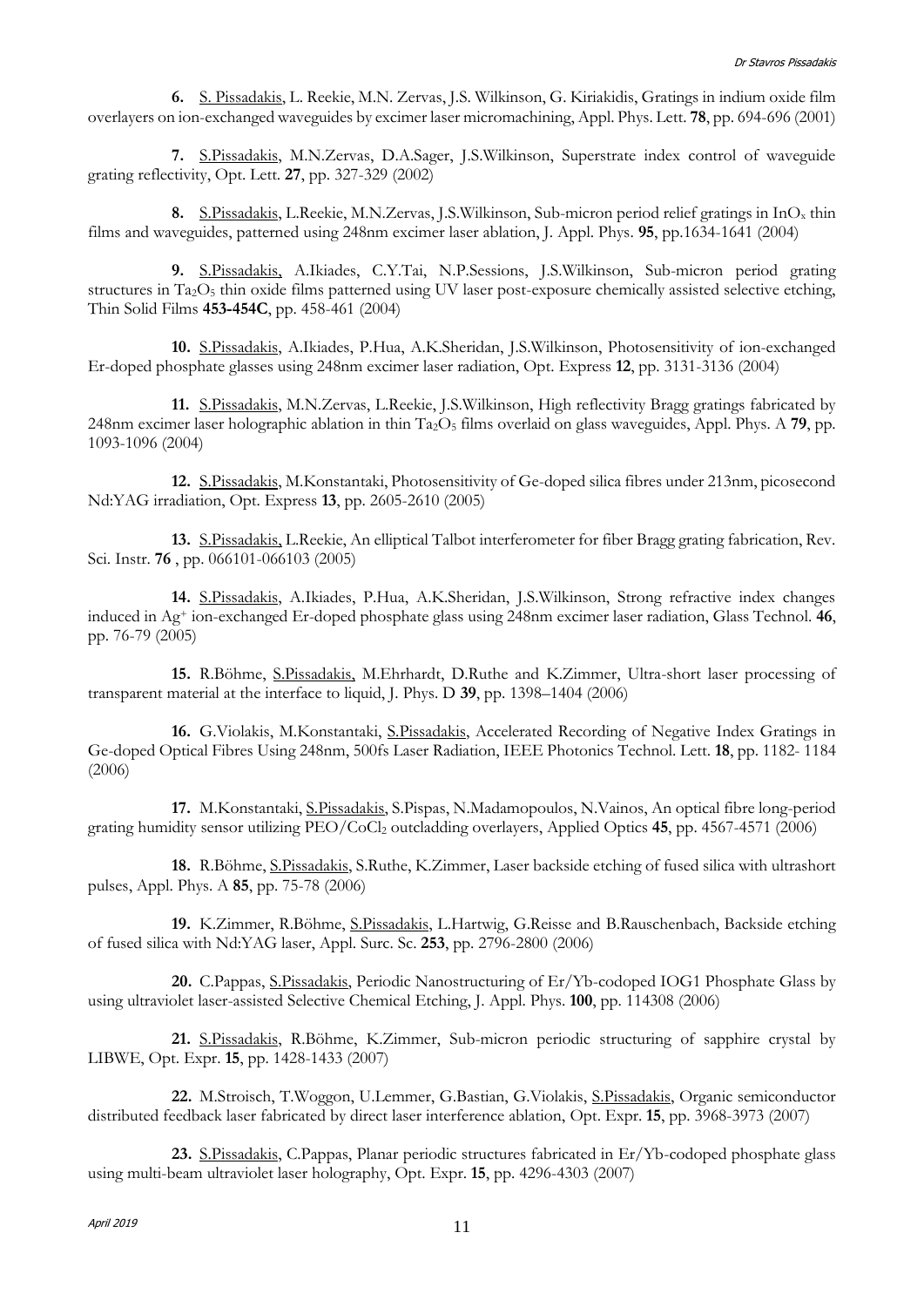**24.** C.Pappas, S.Pissadakis, UV-assisted selective chemical etching of submicron period relief gratings in Er/Yb-codoped IOG1 phosphate glass, J. Phys. Conf. Ser. **59**, pp. 310-313 (2007)

**25.** R.Böhme, S.Pissadakis, M.Ehrhardt, T.Rudolph, D.Ruthe, and K.Zimmer, Backside etching of fused silica with ultra-short laser pulses at the interface to absorbing liquid, J. Phys. Conf. Ser. **59**, pp. 173-176 (2007)

**26.** M.Livitziis, S.Pissadakis, Bragg grating recording in low-defect optical fibers using ultraviolet femtosecond radiation and a double-phase mask interferometer, Opt. Lett. **33**, pp. 1449-1451 (2008)

**27.** S.Pissadakis and I.Michelakaki, Photosensitivity of the Er/Yb-codoped Schott IOG1 phosphate glass using 248nm, femtosecond and picosecond laser radiation, Laser Chemistry Volume 2008, Article ID 868767, 7 pages, doi:10.1155/2008/868767

**28.** S.Pissadakis, C.Pappas, Nanostructuring of photonic crystals in phosphate glass substrates using ultraviolet laser beams, Int. J. Nanotechnol. **6**, pp. 99-111 (2009) *(invited)*

**29.** S.Pissadakis, M.Livitziis, G.D.Tsibidis, J.Kobelke and K.Schuster, "Type IIA Grating Inscription in a Highly Non-Linear Microstructured Optical Fiber," IEEE Photonics Technol. Lett. **21**, pp. 227-229 (2009)

**30.** I.Michelakaki, S.Pissadakis, Atypical behaviour of the surface hardness and the elastic modulus of a phosphate glass matrix under 193nm laser irradiation, Appl. Phys. A **95**, pp. 453–456 (2009)

**31.** S. Pissadakis, M. Livitziis, G.D. Tsibidis, Investigations on the Bragg Grating Recording in Standard and All-silica Microstructured Optical Fibers Using Picosecond 248nm, Laser Radiation, Journal of the European Optical Society – Rapid Publications – JEOS **4**, pp. 09049 (2009)

**32.** A. Candiani, M. Konstantaki, W. Margulis, S. Pissadakis, A spectrally tunable microstructured optical fibre Bragg grating utilizing an infiltrated ferrofluid, Opt. Express **18**, pp. 24654-24660 (2010)

**33.** M. Konstantaki, A. Candiani, S. Pissadakis, Optical fibre long period grating spectral actuators utilizing ferrofluids as outclading overlayers, JEOS **6**, pp. 11007 (2011)

**34.** M. Sozzi, A. Rahman, S. Pissadakis, Negative refractive index gratings recorded in a phosphate glass optical fibre using 248nm, 500fs laser radiation, Opt. Mat. Express **1**, pp. 121-127 (2011)

**35.** M. Konstantaki, S. Pissadakis, Optically tunable long period fiber gratings utilizing a photochromic out-cladding overlayer, Opt. Fiber Technol. **17**, pp. 168–170 (2011)

**36.** P. Childs, A. Candiani, S. Pissadakis, Optical fiber cladding ring magnetic field sensor, IEEE Photonics Technol. Lett. **23**, pp. 929 - 931 (2011)

37. A. Candiani, W. Margulis, C. Sterner, M. Konstantaki, and S. Pissadakis, Phase defected Bragg gratings realized in microstructured optical fibres utilizing infiltrated ferrofluids, Opt. Lett. **36**, pp. 2548-2550 (2011)

**38.** M. Malinauskas, A. Gaidukeviciute, V. Purlysa, A. Zukauskasa, I. Sakellari, E. Kambouraki, A. Candiani, S. Pissadakis, R.Gadonas, A.Piskarskas, C. Fotakis, M. Vamvakaki, and M. Farsari, Direct laser writing of microoptical structures using a Ge-containing hybrid material, Metamaterials **5**, pp. 135-140 (2011)

**39.** A. Candiani, M. Sozzi, A. Cucinotta, S. Selleri, R. Veneziano, R. Corradini, R. Marchelli, P. Childs, and S. Pissadakis, Optical fiber ring cavity sensor for label-free DNA detection, IEEE Journal of Selected Topics in Quantum Electronics **18**, pp. 1176-1183 (2012)

**40.** M. Konstantaki, A. Klini, D. Anglos, S. Pissadakis, An ethanol vapour detection probe based on a ZnO nanorod overlaid optical fibre long-period grating, Optics Express **20**, pp. 8472-8484 (2012)

**41.** I. Konidakis, G. Zito, and <u>S. Pissadakis</u>, Photosensitive, all-glass AgPO<sub>3</sub>/silica photonic bandgap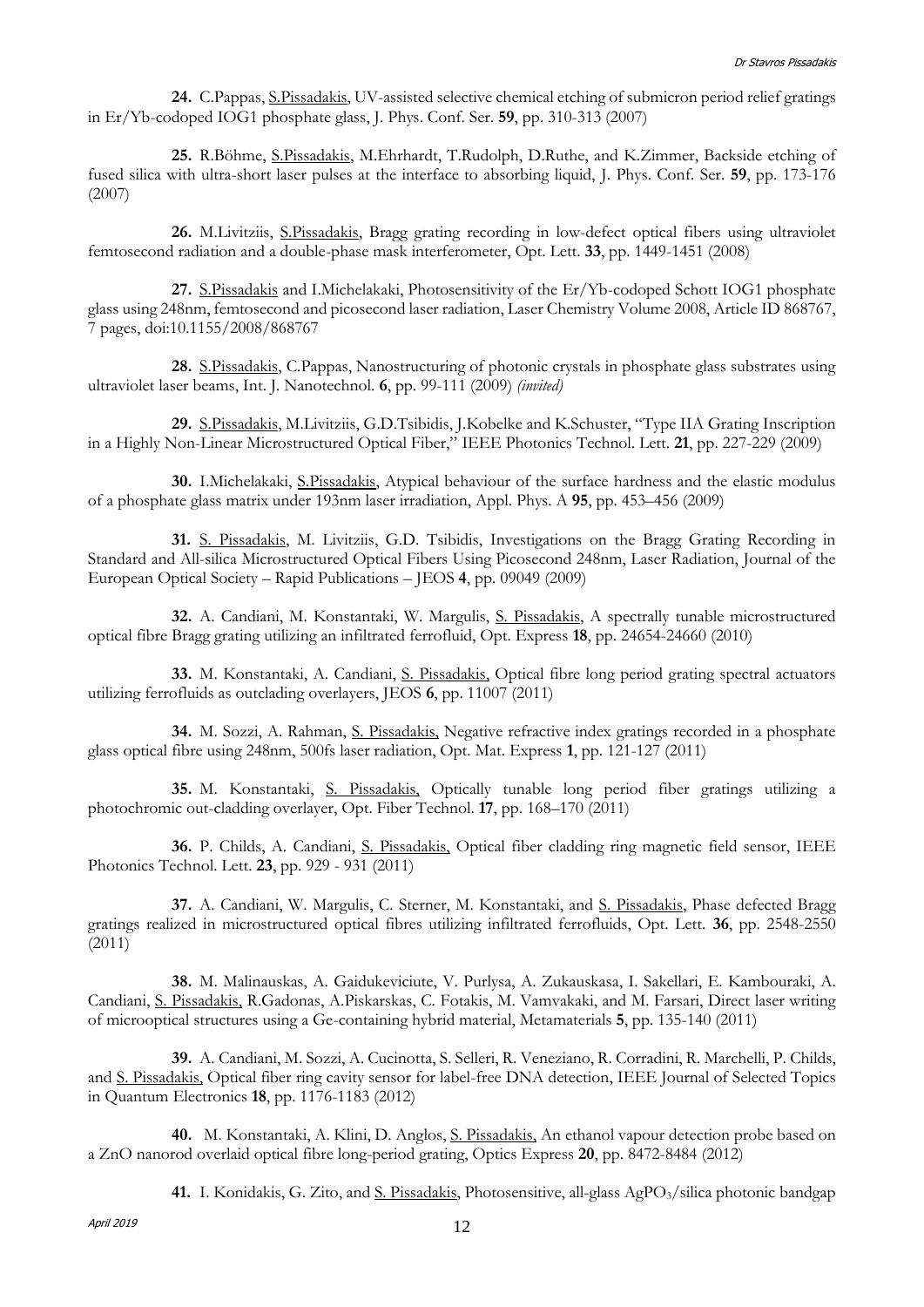fiber, Opt. Lett. **37**, pp. 2499-2501 (2012)

**42.** M. Malinauskas, A. Žukauskasa, V. Purlysa, A. Gaidukevičiutė, Z. Balevičius, A. Piskarskas, C. Fotakis, S. Pissadakis, D. Gray, R. Gadonas, M. Vamvakaki, M. Farsari, 3D microoptical elements formed in a photostructurable germanium silicate by direct laser writing, Optics and Lasers in Engineering **50**, pp. 1785–1788 (2012)

**43.** A. Candiani, W. Margulis, C. Sterner, M. Konstantaki, and S. Pissadakis, Optofluidic magnetometer developed in a microstructured optical fibre Opt. Lett. **37**, pp. 4467-4469 (2012)

**44.** M. Konstantaki, P. Childs, M. Sozzi, S. Pissadakis, Relief Bragg reflectors inscribed in solid core photonic crystal fibres, Laser & Photonic Reviews **7**, pp. 439–443 (2013)

**45.** K. Kosma, G. Zito, K. Schuster and S. Pissadakis, Whispering gallery mode microsphere resonator integrated inside a microstructured optical fiber, Opt. Lett. **38**, pp. 1301-1303 (2013) **(Top-10 download for April 2013)**

**46.** A. Candiani, A. Bertucci, S. Giannetti, M. Konstantaki, W. Margulis, A. Manicardi, S. Pissadakis, A. Cucinotta, R. Corradini, and S. Selleri, Label-free DNA biosensor based on a Peptide Nucleic Acidfunctionalized microstructured optical fiber Bragg grating, J. Biomed. Opt. **18**, 057004 (2013)

**47.** A. Candiani, M. Bravo, S. Pissadakis, M. Lopez-Amo, and S. Selleri, Magnetic field sensor based on backscattered intensity using ferrofluid, IEEE Photonics Technol. Lett. **25**, pp. 1481 – 1484 (2013)

**48.** G. Zito, S. Pissadakis, Holographic polymer-dispersed liquid crystal Bragg grating integrated inside a solid core photonic crystal fiber, Opt. Lett. **38**, pp. 3253-3256 (2013)

**49.** I. Konidakis, M. Androulidaki, G. Zito, S. Pissadakis, Growth of ZnO nanolayers inside the capillaries of photonic crystal fibres, Thin Solid Films **555**, pp. 76-80 (2014)

**50.** A. Candiani, A. Argyros, R. Lwin, S.G. Leon-Saval, S. Selleri, S. Pissadakis, A loss-based, magnetic field sensor implemented in a ferrofluid infiltrated microstructured polymer optical fiber, Appl. Phys. Lett. **104**, pp. 111106 (2014)

**51.** I. Konidakis, G. Zito, <u>S. Pissadakis</u>, Silver plasmon resonance effects in AgPO<sub>3</sub>/silica photonic bandgap fiber, Opt. Lett. **39**, pp. 3374-3377 (2014)

**52.** R. Blue, A. Duduś, M. Konstantaki, S. Pissadakis, and D. Uttamchandani, Investigation of the optical transmission characteristics of an LPG using a liquid droplet overlay, Micro & Nano Letters **9**, pp. 399 – 402 (2014)

**53.** I. Konidakis, S. Pissadakis, Optical Spectra Tuning of All-Glass Photonic Bandgap Fiber Infiltrated with Silver Fast-Ion-Conducting Glassy Materials, Materials MDPI **7**, pp. 5735-5745 (2014)

**54.** K. Kosma, I. Konidakis and S. Pissadakis, Photorefractive tuning of whispering gallery modes of a spherical resonator integrated inside a microstructured optical fibre, European Physical Journal-ST **223**, pp. 2035–2040 (2014)

**55.** A. Bertucci, A. Candiani, S. Giannetti, A. Manicardi, A.M. Cucinotta, G. Spoto, M. Konstantaki, S. Pissadakis, S. Selleri, R. Corradini, Detection of Unamplified Genomic DNA by a PNA-based Microstructured Optical Fiber (MOF) Bragg-Grating Optofluidic system, Biosensors and Bioelectronics **63**, pp. 248-254 (2015)

**56.** A. Klini, S. Pissadakis, R.N. Das, E.P Giannelis, S.H. Anastasiadis and D. Anglos, ZnO-PDMS nanohybrids: A novel optical sensing platform for ethanol vapour detection at room temperature, *J. Phys. Chem. C* **119**, pp. 623–631 (2015)

**57.** V. Melissinaki, M. Farsari, S. Pissadakis, Fabry-Perot vapour microsensor onto fibre endface fabricated by multiphoton polymerization technique, IEEE Journal of Selected Topics in Quantum Electronics

April 2019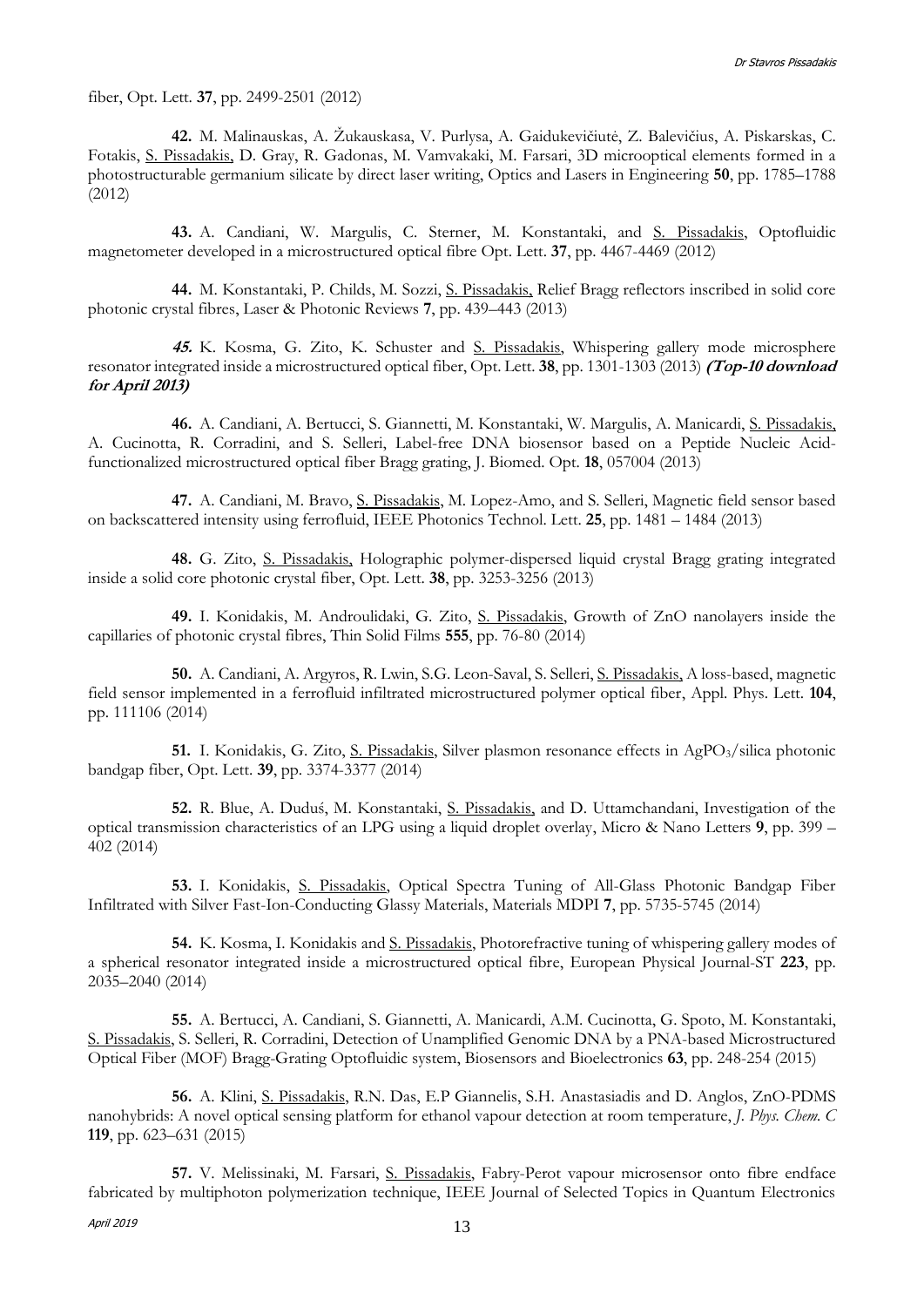#### **21**, pp. 5600110 (2015)

**58.** I. Konidakis, M. Konstantaki, G.D. Tsibidis, S. Pissadakis, A light driven optofluidic switch developed in a ZnO-overlaid microstructured optical fiber, Opt. Express **23**, pp. 31496-31509 (2015)- **Listed in the Virtual Journal for Biomedical Optics**

**59.** K. Milenko, I. Konidakis, S. Pissadakis, Silver iodide phosphate glass microsphere resonator integrated on an optical fiber, Optics Lett. **41**, pp. 2185-2188 (2016)

**60.** V. Melissinaki, I. Konidakis, M. Farsari, S. Pissadakis, Fiber endface Fabry-Perot microsensor with distinct response to vapors of different chlorinated organic solvents, IEEE Sensors Journal **16**, pp. 7094– 7100 (2016)

**61.** E. Tagoudi, K. Milenko, S. Pissadakis, Inter-core Coupling Effects in Multi-core Optical Fiber Tapers using Magnetic Fluid Out-claddings, J. Lightwave Technol. 34, pp. 5561-5565 (2016)- **Cover-page article**

**62.** V. Melissinaki, M. Farsari, S. Pissadakis A fiber optic Fabry-Perot cavity sensor for the probing of oily samples, MDPI Fibers **5**, pp. 1 (2017)

**63.** A. Candiani, M. Konstantaki, A. Pamvouxoglou, S. Pissadakis, A smart pad for shear stress sensing in rehabilitation applications, IEEE Journal of Selected Topics in Quantum Electronics **21,** pp. 5600307 (2017)

**64.** M. Barozzi, A. Manicardi, A. Vannucci, A. Candiani, M. Sozzi, M. Konstantaki, S. Pissadakis, R. Corradini, S. Selleri, and A. Cucinotta, Optical Fiber Sensors for Label-free DNA Detection, J. Lightwave Technol. **35**, pp. 3461-3472 (2017)

**65.** R. Gassino, Y. Liu, M. Konstantaki, A. Vallan, S. Pissadakis and G. Perrone, A Fiber Optic Probe for Tumor Laser Ablation with Integrated Temperature Measurement Capability, J. Lightwave Technol. **35**, pp. 3447-3454 (2017)

**66.** K. Milenko, S. Pissadakis, G. Gkantzounis, A.Aluculesei, G.Fytas, Probing stress induced optical birefringence of glassy polymers by whispering gallery modes light localization, ACS Omega **2**, pp. 9127-9135 (2017)

**67.** K. Kosma, K. Schuster, J. Kobelke, S. Pissadakis, An "in‑fiber" Whispering‑Gallery‑Mode bi‑sphere resonator, sensitive to nanometric displacements, Appl. Phys. B **124**, pp. 1-8 (2018)

**68.** G. Violakis, N. Korakas, S. Pissadakis, A differential loss magnetic field sensor using a ferrofluid encapsulated D-shaped optical fiber, Opt. Lett. **43**, pp. 142-145 (2018)

**69.** D. Pugliese, M. Konstantaki, E. Ceci-Ginistrelli, N. Boetti, D. Milanese, S. Pissadakis, A Bioresorbable Phosphate Glass Optical Fiber Bragg Gratings sensor, Optics Letters **43**, pp. 671-674 (2018)

**70.** G. Violakis, S. Pissadakis, A double guidance mechanism, nitroaniline based microstructured optical fiber, Scientific Reports **8**, pp. 15586 (2018)

**71.** M.G. Konstantinou, K. Milenko, W. Margulis, S. Pissadakis, Microspherical WGM resonators inside tapered microstructured optical fibers, MDPI Micromachines **9**, 521; doi:10.3390/mi9100521 (2018)

**72.** N. Korakas, G. Violakis, S. Pissadakis, Azimuthal alignment method for optimizing Bragg grating inscription in photonic crystal fibers, IEEE Photonics Technol. Lett. **31**, pp. 857 – 860 (2019)

**73.** S. Pissadakis, Lab-in-a-Fiber: a review, Microelectronic Engineering (*invited*-submitted)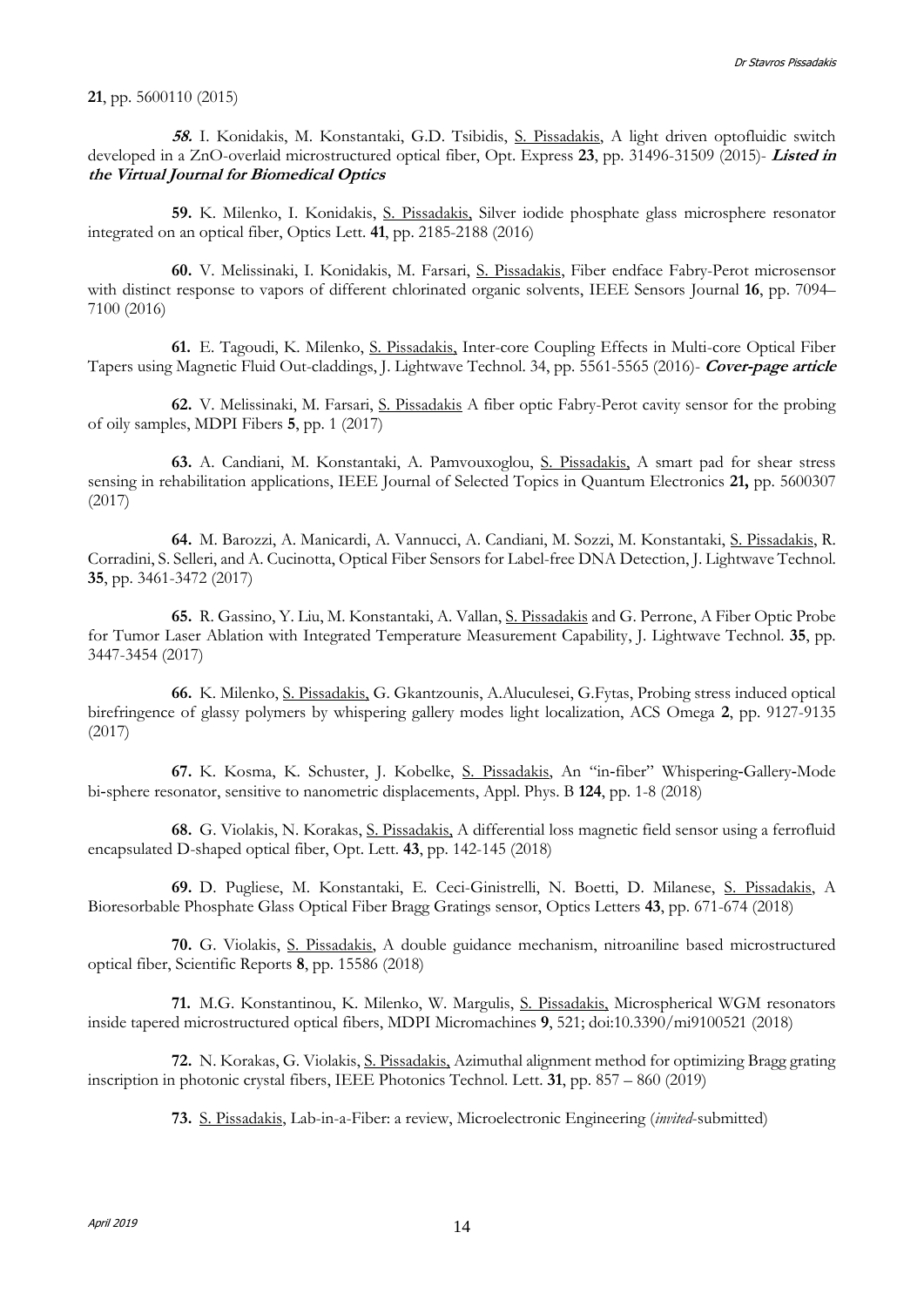### **CONFERENCE PUBLICATIONS**

**1.** N.A.Vainos, S.Mailis, S.Pissadakis, P.Dainty and T.J.Hall, Excimer laser micromachining: Materials Reference Library & Microetching of Holographic Optical Interconnect Structures, Proc. 4th Inter. Conf. On Holographic Systems, Comp. and Applications, Neuchatel, Switzerland, Sept. 1993

**2.** N.A.Vainos, S.Mailis, S.Pissadakis, N.Madamopoulos, L.Boutsikaris, G.Patrinos and A.Petrakis, Excimer laser microetching: Microoptics & Computer generated holography, 2nd EPS School on Lasers and Applications, Crete, Greece, May 1994

**3.** L.Boutsikaris, S.Mailis, N.Madamopoulos, S.Pissadakis, A.Petrakis, N.A.Vainos, P.Dainty, P.J.Parmiter and T.J.Hall, Computer generated holographic diffractive structures by direct excimer laser microetching, Proc. Photonics West conference on Optoelectronic, Microphotonic & Laser Technologies, San Jose, California, USA, pp.448-455, Feb. 1995

**4.** S.Pissadakis, S.Mailis, L.Reekie, R.W.Eason, N.A.Vainos, K.Moschovis, G.Kiriakidis, Photorefractivity of indium oxide (InO<sub>x</sub>) using 193nm excimer laser radiation, Proc. CLEO/Europe '98 Glasgow, Scotland, CWF50, Sept. 1998

**5.** S.Pissadakis, L.Reekie, M.Hempstead, M.N.Zervas, J.S.Wilkinson, Ablated gratings on borosilicate glass by 193nm excimer laser radiation, 5th International Conference on Laser Ablation (COLA) Goettingen, Germany, 211, July 1999

**6.** S.Mailis, L.Reekie, S.Pissadakis, S.J.Barrington, R.W.Eason, Large photoinduced refractive index changes in pulsed laser deposited lead germanate glass waveguides with controllable refractive index sign change, 5th International Conference on Laser Ablation (COLA) Goettingen, Germany, 182, July 1999

**7.** S.Pissadakis, L.Reekie, M.N.Zervas, J.S.Wilkinson, K.Moschovis, G.Kiriakidis, High-index overlay gratings on K+-exchanged waveguides in BK-7 glass using excimer laser ablation, CLEO 2000 San Francisco, CWK38, May 2000

**8.** S.Pissadakis, L.Reekie, M.N.Zervas, J.S.Wilkinson, K.Moschovis, G.Kiriakidis, Indium oxide overlay gratings realised on glass waveguides using excimer laser ablation, EXMATEC (Expert Evaluation & Control of Compound Semiconductor Materials & Technologies) 2000 Crete, Greece, 86, May 2000

9. S.Pissadakis, L.Reekie, J.S.Wilkinson, G.Kiriakidis, Sub-micron period grating structures in Ta<sub>2</sub>O<sub>5</sub> and InO<sup>x</sup> thin oxide films fabricated using 248nm interferometric excimer laser ablation, CLEO/Europe 2000, Nice, France, CWF50, Sept 2000

**10.** S.Pissadakis, D.A.Sager, M.N.Zervas, J.S.Wilkinson, Superstrate index control of waveguide grating reflectivity, CLEO/Pacific Rim 2001, Chiba, Japan, ME2-2, p.100-101, July 2001

**11.** S.Pissadakis, A.Ikiades, C.Y.Tai, N.Sessions, J.S.Wilkinson, Sub-micron period grating structures in Ta2O<sup>5</sup> thin oxide films patterned using UV laser post-exposure chemically assisted selective etching, E-MRS, Strasburg, France, H.IV-3, June 2003

**12.** S.Pissadakis, L.Reekie, M.N.Zervas, J.S.Wilkinson, High reflectivity Bragg gratings fabricated by 248nm excimer laser holographic ablation in thin  $Ta_2O_5$  films overlaid on glass waveguides, 7th International Conference on Laser Ablation (COLA), Heraklion, Greece, Th-09, October 2003

**13.** S.Pissadakis, A.Ikiades, P.Hua, A.K.Sheridan, J.S.Wilkinson, Strong refractive index changes induced in Ag<sup>+</sup> ion-exchanged Er-doped phosphate glass using 248nm excimer laser radiation, 7th ESG Conference on Glass Science and Technology, Athens, Greece, O-PH5, April 2004

**14.** S.Pissadakis, M.N.Zervas, L.Reekie, J.S.Wilkinson, Bragg grating micromachining in optical waveguides using pulsed UV laser radiation, LPM2004, Nara, Japan, 17-5 #181, May 2004

**15.** M.Konstantaki, G.Papaioannou, S.Pissadakis, S.Pispas, N.Madamopoulos, N.A.Vainos, Optical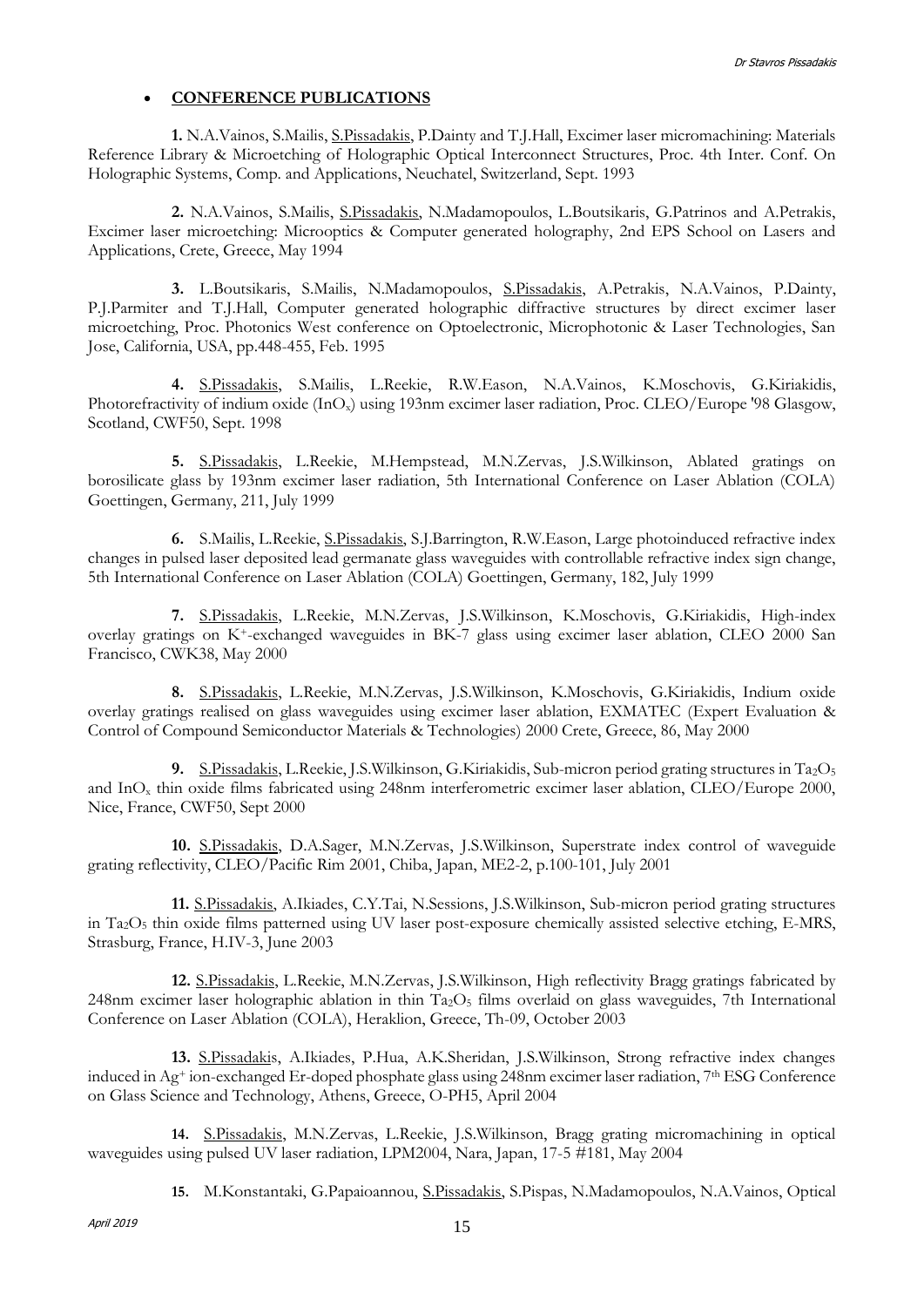fibre long-period grating humidity sensor utilizing PEO/CoCl<sub>2</sub> outcladding overlayers, SPIE "Optics and Optoelectronics", Poland, vol. 5952, pp. 126-132, August 2005

**16.** R.Böhme, M.Ehrhardt, T.Rudolph, D.Ruthe, K.Zimmer, S.Pissadakis, Backside etching of fused silica with ultra-short laser pulses at the interface to absorbing liquid, 8th International Conference on Laser Ablation (COLA), Banff, Canada, TuPO17, September 2005

**17.** C.Pappas, S.Pissadakis, UV-assisted selective chemical etching of submicron period relief gratings in Er/Yb-codoped IOG-1 phosphate glass, 8th International Conference on Laser Ablation (COLA), Banff, Canada, MoPO79, September 2005

**18.** S.Pissadakis, M.Konstantaki, Type IIA Gratings Recorded in B-Ge Codoped Optical Fibre Using 213nm Nd:YAG radiation, 31st European Conference on Optical Communication (ECOC), Glasgow, UK We4.P.31, September 2005

**19.** C.Pappas, S.Pissadakis. Periodic Nanostructuring of Er/Yb-codoped IOG1 Phosphate Glass using UV-assisted Selective Chemical Etching, 3rd International Symposium on Nanomanufacturing (ISNM), Limassol, Cyprus, TMP4, November 2005

**20.** C.Pappas, S.Pissadakis, 2-D Grating Reflectors Fabricated in Er/Yb-codoped Phosphate Glass using Multi-beam UV-laser Holography and Selective Chemical Etching, Workshop "Advances in Nanophotonics", PHOREMOST project meeting, Heraklion, Greece, #18, October 2005

**21.** S.Pissadakis, C. Pappas, Two-Dimensional Bragg Reflectors Fabricated in IOG-1 Phosphate Glass using Multi-beam UV-laser Interference, Photonics Europe, Strasbourg, France, 6182-21, April 2006

**22.** G.Violakis, M.Konstantaki, S.Pissadakis, Inscription of Thermally Durable Type IIA Gratings in B-Ge doped Optical Fibres Using 248nm, 500fs Radiation, CLEO-USA, CTuY6, May 2006

**23.** D.Ruthe, K.Zimmer, T.Höche, J.Gerlach, B.Rauschenbach, D.Anglos, S.Pissadakis, Nonablating, low-fluence irradiation of multi-layer-stacks with ultrashort laser pulses, E-MRS, Nice, France H P2-18, May 2006

**24.** S.Pissadakis, C. Pappas, Laser Induced Volume Damage Effects in IOG-1 Phosphate Glass and Selective Chemical Etching Processes: a new route to efficient glass nanosctructuring, Otto Schott Workshop, Jena, Germany, 2006

**25.** I.Michelakaki, M.Livitzis, S.Pissadakis, Photosensitivity of Er/Yb-codoped Schott IOG1 phosphate glass using 248nm, 500fs laser radiation, CLEO-Europe 2007, CJ-22-TUE

**26.** G.Violakis, M.Konstantaki, S.Pissadakis, Comparative results on the recording of Type IIA gratings in B-Ge optical fibres using femtosecond and picosecond 248nm laser radiation, CLEO-Europe 2007, CE-12-TUE

**27.** G.Violakis, S.Georgiou, M.Konstantaki and S.Pissadakis, A Comparative Study on the Type IIA Photosensitivity of a B/Ge Optical Fiber Using Ultraviolet, Femtosecond Radiation BGPP, JWA59, September 2007

**28.** S.Pissadakis, M.Livitziis, G.Tsibidis, J.Kobelke and K.Schuster, Inscription of Type IIA Bragg Reflectors in a Highly Non-Linear Microstructured Optical Fiber Using Deep Ultraviolet Laser Radiation, SPIE Optics and Optoelectronics Europe 2009, 7357-19

**29.** A.Candiani, M.Konstantaki, S.Pissadakis, Magnetic Tuning of Optical Fibre Long Period Gratings, CLEO-Europe 2009, CH4.2

**30.** A.Z.Subramanian, S.Pissadakis, C.J.Oton, J.S.Wilkinson, Sub-micron Period Relief Grating Structures on Erbium Doped Ta2O<sup>5</sup> waveguides Inscribed Using 213nm, 150ps Laser Radiation, CLEO-Europe 2009, CE4.6

April 2019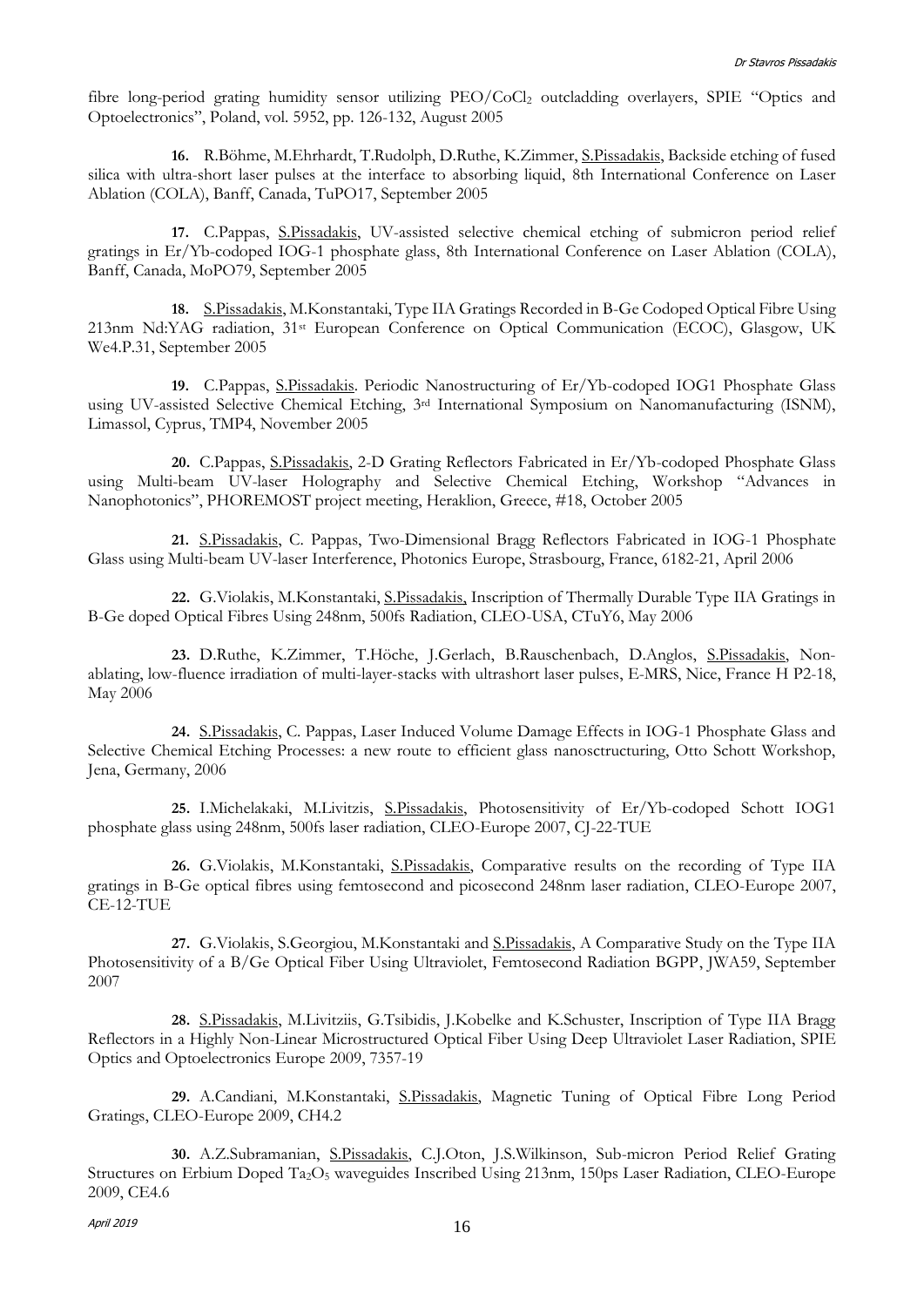**31.** S.Pissadakis, G.D.Tsibidis and M.Livitziis, Photosensitivity and Grating Recording in All-silica Standard and Microstructured Optical Fibres using 248nm, fs and ps Laser Radiation, CLEO-Europe 2009 CM7.4

**32.** K.Zimmer, R.Böhme, M.Ehrhardt, B.Rauschenbach, S.Pissadakis, Backside wet etching of submicron gratings in crystalline materials with UV laser pulses, 10th International Conference on Laser Ablation (COLA), Singapore, November 2009

**33.** K.Schuster, J.Kobelke, Y.Wang, A.Schwuchow, J.Kirchhof, H.Bartelt, S.Pissadakis, Highly Photosensitive PCFs with Extremely Germanium Doped Core, ICO-Photonics Delphi, Greece, AIP Conference Proceedings, Volume 1288, pp. 47-51, 2010

**34.** M.Konstantaki, S.Pissadakis, Optical fibre long period gratings with photochromic outcladding overlayers, ICO-Photonics Delphi, Greece, AIP Conference Proceedings, Volume 1288, pp. 55-58, 2010

**35.** A.Candiani, M.Konstantaki, S.Pissadakis, W.Margulis, Spectral tuning of a microstructured optical fibre Bragg grating by employing an infiltrated ferrofluidic actuator, Photonics Europe 2010, 7714-24

**36.** A.Candiani, M.Konstantaki, W.Margulis, S.Pissadakis, Spectral tuning of a microstructured fibre Bragg grating utilizing an infiltrated ferrofluidic defect, BGPP 2010, CTuC2

**37.** M.Konstantaki, A.Klini, D.Anglos, S.Pissadakis, A detection probe for organic vapors based on optical fibre long-period gratings and ZnO nanorod out-claddings, TCM 2010, 464

**38.** M.Sozzi, A. Cucinotta, S. Selleri, R.Corradini, M. Konstantaki, S.Pissadakis, Label-free detection of DNA biomolecules with a long period grating-based fiber optic sensor, Photonics West 2011, 7894-20

**39.** A.Candiani, W.Margulis, C.Sterner, M.Konstantaki, S.Pissadakis, Magnetofluidic microstructured optical fibre Bragg gratings, EOSOF 2011, 4401

**40.** S. Pissadakis, D. Anglos, A. Klini, M. Konstantaki, Long period optical fibre grating outcladding overlaid sensors: a versatile photonic platform for health and bio applications, IEEE Biophotonics 2011 Parma, We2.5

**41.** A.Candiani, W.Margulis, C.Sterner, M.Konstantaki, S.Pissadakis, A vectorial magnetometer utilising a microstructured optical fibre Bragg grating infiltrated by a ferrofluid, CLEO-Europe 2011, CH6.3

**42.** M.Sozzi, A. Rahman, S.Pissadakis, Demonstration of negative refractive index photosensitivity mechanism in a phosphate glass optical fibre using 248nm, 500fs laser radiation, CLEO-Europe 2011, CM3.1

**43.** M.Sozzi, A.Cucinotta, R.Corradini, R.Marchelli, M.Konstantaki, S.Pissadakis, S. Selleri, Label-free DNA detection with PNA modified long period fiber grating-based sensor, CLEO-Europe 2011, JSIV1.2

**44.** A.Klini, M.Konstantaki, D.Anglos, S.Pissadakis, An optical fiber long-period grating sensor for organic vapors utilizing a ZnO nanorod out-cladding, CLEO-Europe 2011, CK9.5

**45.** M.Malinauskas, A.Zukauskas, V.Purlys, E.Kambouraki, A.Gaidukeviciute, I.Sakellari, S.Pissadakis, R.Gadonas, M.Vamvakaki, and M.Farsari, Direct laser writing of microoptical structures using a germanium-containing hybrid photopolymer, CLEO-Europe 2011, CE8.3

**46.** A.Candiani, M.Konstantaki, S.Pissadakis, C.Sterner, W.Margulis, Microstructured optical fibre Bragg grating modulator employing an infiltrated ferrofluid, IEEE Biophotonics 2011 Parma, Th6.2

**47.** G.T.Kanellos, D.Tsiokos, N.Pleros, P.Childs, S.Pissadakis, G.Papaioannou, Enhanced durability FBG-based sensor pads for biomedical applications as human–machine interface surfaces, IEEE Biophotonics 2011 Parma, We2.3

**48.** A.Candiani, P.Childs, S.Pissadakis, M.Sozzi, E.Coscelli, F.Poli, A.Cucinotta, S.Selleri,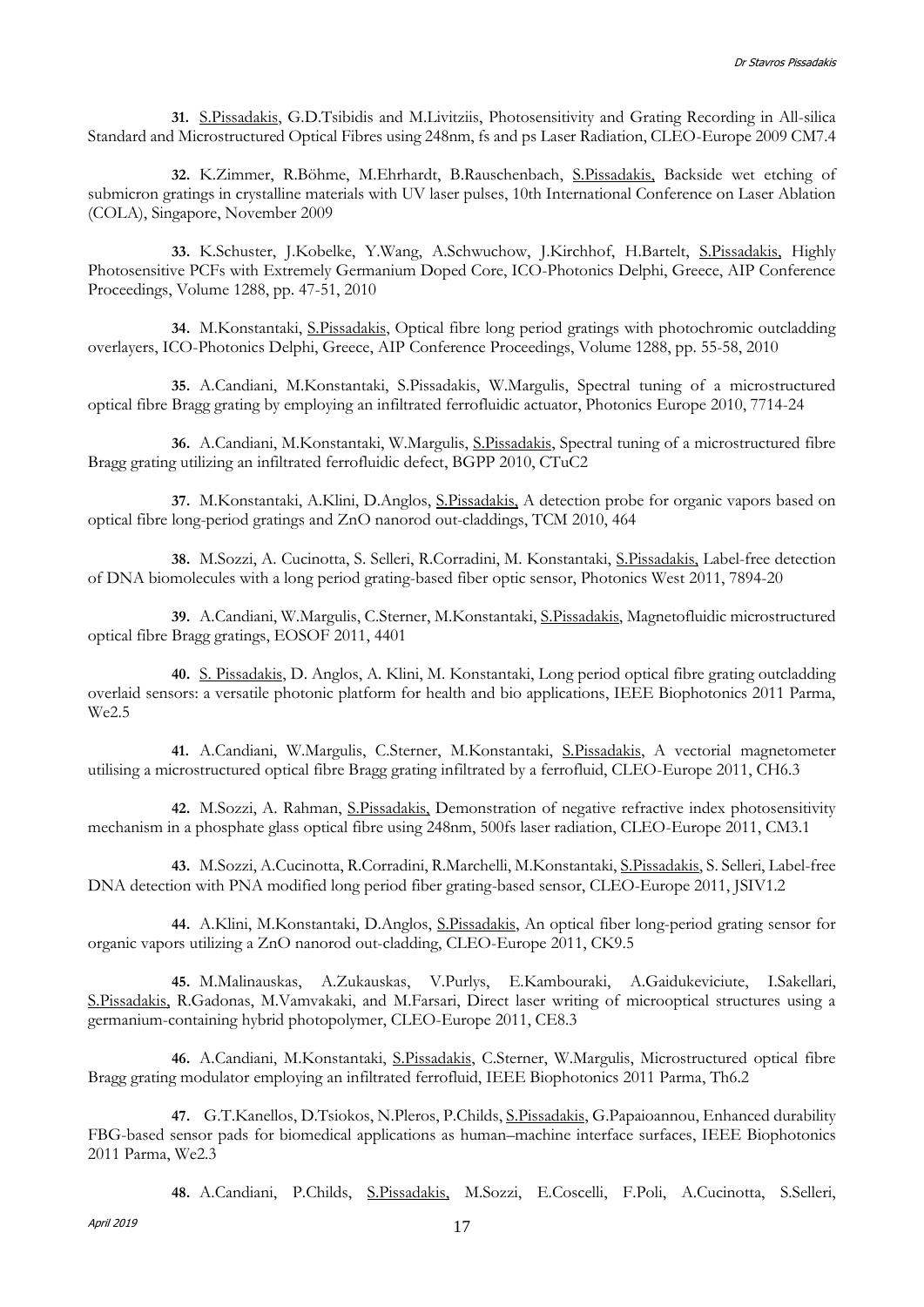R.Veneziano, R.Corradini, R.Marchelli, Double tilted fiber Bragg grating for label-free DNA detection, IEEE Biophotonics 2011 Parma, We2.4

**49.** M.Konstantaki, A.Klini, D.Anglos, S.Pissadakis, An ethanol vapor detection probe based on a ZnO nanorod overlaid optical fibre long-period grating, OFS-2011, Ottawa, 7753-267

**50.** A.Candiani, P.Childs, S.Pissadakis, M.Sozzi, E.Coscelli, F.Poli, A.Cucinotta, S.Selleri, R.Veneziano, R.Corradini, R.Marchelli, Label-free DNA sensor based on a Double Tilted Bragg Gratings, 4<sup>th</sup> International Workshop on Multi Analyte Biosensing Devices 2011, Athens, O10

**51.** A.Candiani, P.Childs, S.Pissadakis, M.Sozzi, E.Coscelli, F.Poli, A.Cucinotta, S.Selleri, R.Veneziano, R.Corradini, R.Marchelli, Label-free DNA biosensor based on double tilted fiber Bragg grating, Photonics West 2012, 8218-23

**52.** M.Malinauskas, A.Žukauskas, K.Tikuišis, V.Purlys, E.Kabouraki, S.Pissadakis, M.Farsari, R.Gadonas, Laser fabrication of micro-optical components of hybrid polymers, SPIE, Photonics West 2012, 8257- 29

**53.** A.Candiani, G.Zito, A.Argyros, R.Lwin, S.L.Saval, S.Selleri, S.Pissadakis, A grating-less in fibre magnetometer realised in a polymer-MOF infiltrated using ferrofluid, SPIE, Photonics Europe 2012, 8426-13

54. I.Konidakis, G.Zito, <u>S.Pissadakis,</u> Photonic bandgap guiding into a composite AgPO<sub>3</sub>-glass/silica microstructured optical fibre, SPIE, Photonics Europe 2012, 8426-06

**55.** A.Candiani, M.Konstantaki, W.Margulis, S.Pissadakis: A shear-displacement sensor based on a ferrofluidic defected microstructured optical fibre Bragg grating, BGPP-OSA 2012, BTu2E.2.

**56.** M.Konstantaki, M.Sozzi, P.Childs, S.Pissadakis, Relief Bragg gratings inscribed inside microstructured optical fibres, BGPP-OSA 2012, BM3D.2

**57.** G.Zito, S.Pissadakis, Integrated Holographic Polymer-Dispersed Liquid Crystal Bragg Reflector into Photonic Crystal Fibre, BGPP-OSA 2012, BM3D.4

**58.** A.Candiani, G.Zito, A.Argyros, R.Lwin, S.L.Saval, S.Selleri, S.Pissadakis, A magnetic field sensor based on a ferrofluid infiltrated PMMA-microstructured optical fibre, SOF-OSA 2012, SW1E.3

59. I.Konidakis, G.Zito, S.Pissadakis, Photosensitive All-Glass AgPO<sub>3</sub>/Silica Photonic Band-Gap Fibre, SOF-OSA 2012, SM3E.6

**60.** I.Konidakis, M.Androulidaki, G.Zito, S.Pissadakis, Growth of ZnO nanolayers inside the capillaries of photonic crystal fibres, TCM 2012, 396

**61.** A.Candiani, S.Giannetti, M.Sozzi, E.Coscelli, F.Poli, A.Cucinotta, A.Bertucci, R.Corradini, M.Konstantaki, W.Margulis, S.Pissadakis, S.Selleri, Microstructured optical fiber Bragg grating sensor for DNA detection, SPIE, Photonics West 2013, 8576-13

**62.** V.Melissinaki, M.Vamvakaki, M.Farsari, S.Pissadakis, Fabry-Perot Vapor Microsensor onto Fiber Endface Fabricated by Multiphoton Polymerization Technique, CLEO-Europe 2013, CH-3.2

**63.** K.Kosma, G.Zito, K.Schuster and S.Pissadakis, Microsphere resonator integrated inside a microstructured optical fiber, CLEO-Europe 2013, CK-4.4

**64.** A.Candiani, S.Giannetti, M.Sozzi, E.Coscelli, F.Poli, A.Cucinotta, A.Bertucci, R.Corradini, M.Konstantaki, W.Margulis, S.Pissadakis, S.Selleri, PNA-modified photonic crystal fibers for DNA detection, CLEO-Europe 2013, CL-P.1

**65.** R.Blue, A.Duduś, M.Konstantaki, S.Pissadakis, and D.Uttamchandani, Characterization of a double tilted fiber Bragg grating using an electrowetting platform, Optical MEMS and Nanophotonics Conference

April 2019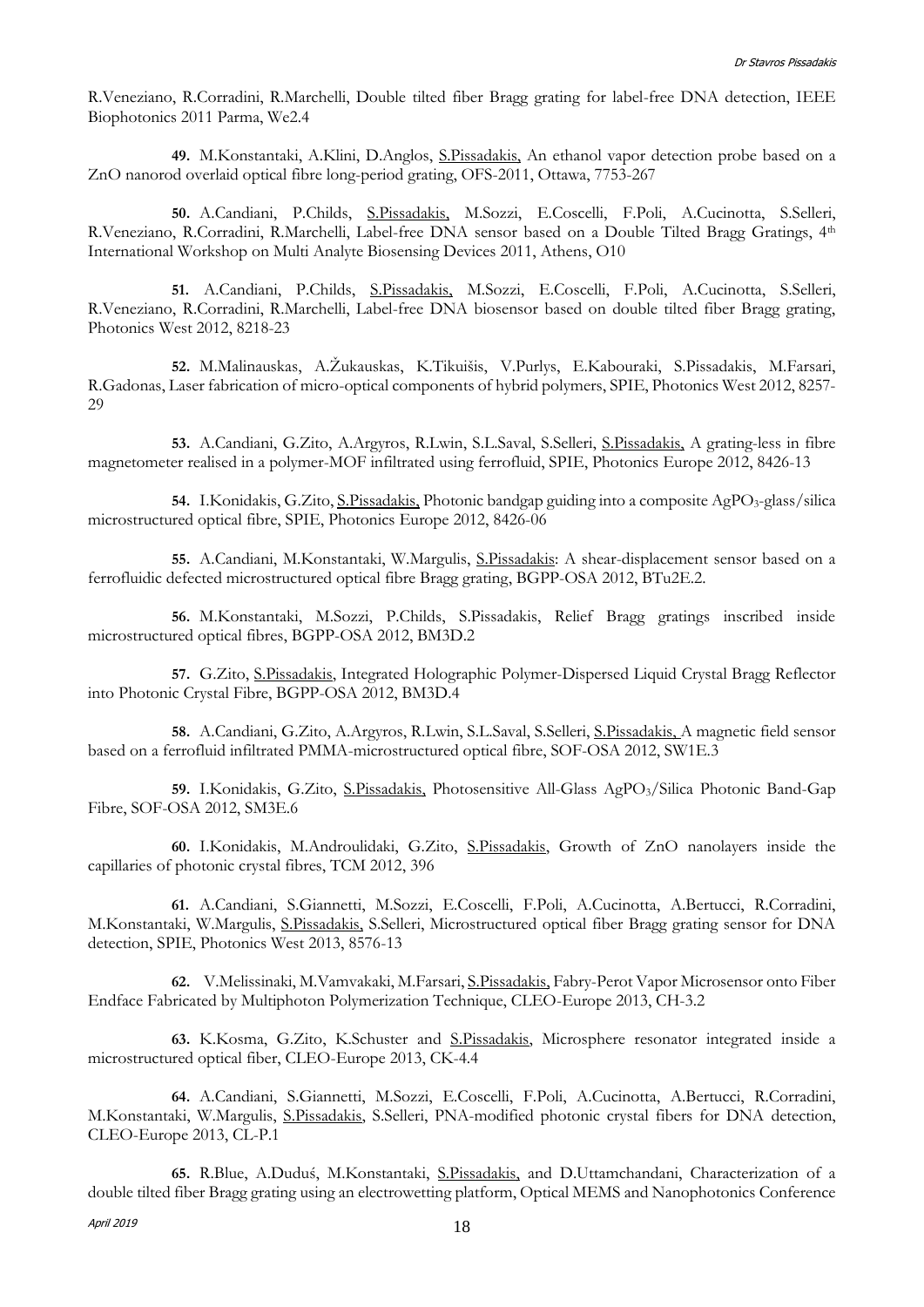#### 2014, Glasgow 173-174

**66.** I.Konidakis, S.Pissadakis, Enhancement of Plasmonic Properties of an All-Glass AgPO3/Silica Photonic Bandgap Fibre Using Thermal Poling, BGPP-OSA Symposium on Surface Functionalization of Optical Fiber and Waveguide Based Bio- and Chemical-Sensors 2014, JTu2C.4

**67.** I.Konidakis, M.Konstantaki, K.Kosma, S.Pissadakis, All-optical Optofluidic Switching in a ZnOoverlaid Microstructured Optical Fiber, OSA Advanced Photonics 2014, JTu6A, *Post Deadline Paper*

**68.** I.Konidakis, M.Konstantaki, K.Kosma, S.Pissadakis, An Optical Optofluidic Switch developed in a ZnO-overlaid Microstructured Optical Fiber, 5<sup>th</sup> International Symposia on Transparent Conductive Oxides/Materials, 2014, O-1293.

**69.** K.Kosma, K.Schuster, J.Kobelke, G.Nikolopoulos and S.Pissadakis, In-fibre whispering gallery mode microresonator: a two-sphere coupled system, OWTNM 2015, 47

**70.** A.Klini, S.Pissadakis, R.N.Das, E.P Giannelis, S.H.Anastasiadis and D.Anglos, Optical gas sensing at room temperature based on photoluminescent ZnO-PDMS nanohybrids, E-MRS 2015

**71.** E.Tagoudi, H.Ottevaere, D.Pysz, R.Buczynski, S.Pissadakis, Ferrofluid infiltrated multicapillary microstructured optical fibers for endoscopic applications, CLEO-Europe 2015, CH-P.26

**72.** I.Konidakis, M.Konstantaki, S.Pissadakis, A light-controlled optofluidic switch using ZnO as actuating material, EOSOF 2015, 48

**73.** Y.Liu, R.Gassino, H.Yu, A.Braglia, A.Vallan, D.Tosi, M.Konstantaki, S.Pissadakis, G.Perrone, Innovative Fibre Probe for Laser Ablation of Tumour Cells, CLEO-Europe 2015, CL-P.14

**74.** M.G.Konstantinou, K.Kosma, W.Margulis, S.Pissadakis, A microspherical resonator embedded inside a microstructured optical fiber taper, WSOF-OSA 2105, Hong-Kong, WT4A.23

**75.** K.Milenko, S.Pissadakis, A.Aluculesei, G.Fytas, Strain tuneable whispering gallery mode resonators in the estimation of the elasto-optic parameters of soft materials, Photonics Europe, 2016, 9899-51

**76.** E.Tagoudi, K.Milenko, S.Pissadakis, Power coupling in multicore optical fibre tapers utilizing outcladding ferrofluids, Photonics Europe, 2016, 9886-10

**77.** M. Konstantaki, S. Pissadakis, D. Pugliese, E. Ceci-Ginistrelli, N. Boetti, D. Milanese, Bragg Gratings in a Bioresorbable Phosphate Glass Optical Fiber, BGPP-OSA 2016, BT2B.3.

**78.** K. Milenko, S. Pissadakis, A. Aluculesei, G. Fytas, Material structure studies in strain tuneable whispering gallery mode polymeric resonators, BGPP-OSA 2016, AW3C.1.

**79.** S. Pissadakis, A. Candiani, W. Margulis, S. Selleri, E. Tagoudi, M. Konstantaki, Magnetofluidic Sensing and Actuating Optical Fiber Devices, IC-MAST 2016, 4.1.1

**80.** V.Melissinaki, I. Konidakis, M.Farsari, S.Pissadakis, Fiber endface Fabry-Perot microsensors for gaseous and liquid species fabricated by multiphoton polymerization technique WE-Heraeus-Seminar "Merging Micro- and Nano-Optics: 3D Printing for Advanced and Functional Optics", Bad Honnef 2017

**81.** E. Tagoudi, N. Korakas, K. Schuster, J. Bierlich, M. A. Schmidt, S. Pissadakis, Tuning the transmission properties of a silica glass, anti-resonant optical fiber utilizing 193 nm laser radiation, CLEO-Europe 2017, CJ-P.21 MON

**82.** N. Korakas, G. Violakis, S. Pissadakis, A simple magnetic field sensor based on D-shaped optical fiber immersed in ferrofluid, WSOF 2017, 29

**83.** R. Gassino, A. Vallan, G. Perrone, M. Konstantaki, S. Pissadakis, Characterization of fiber optic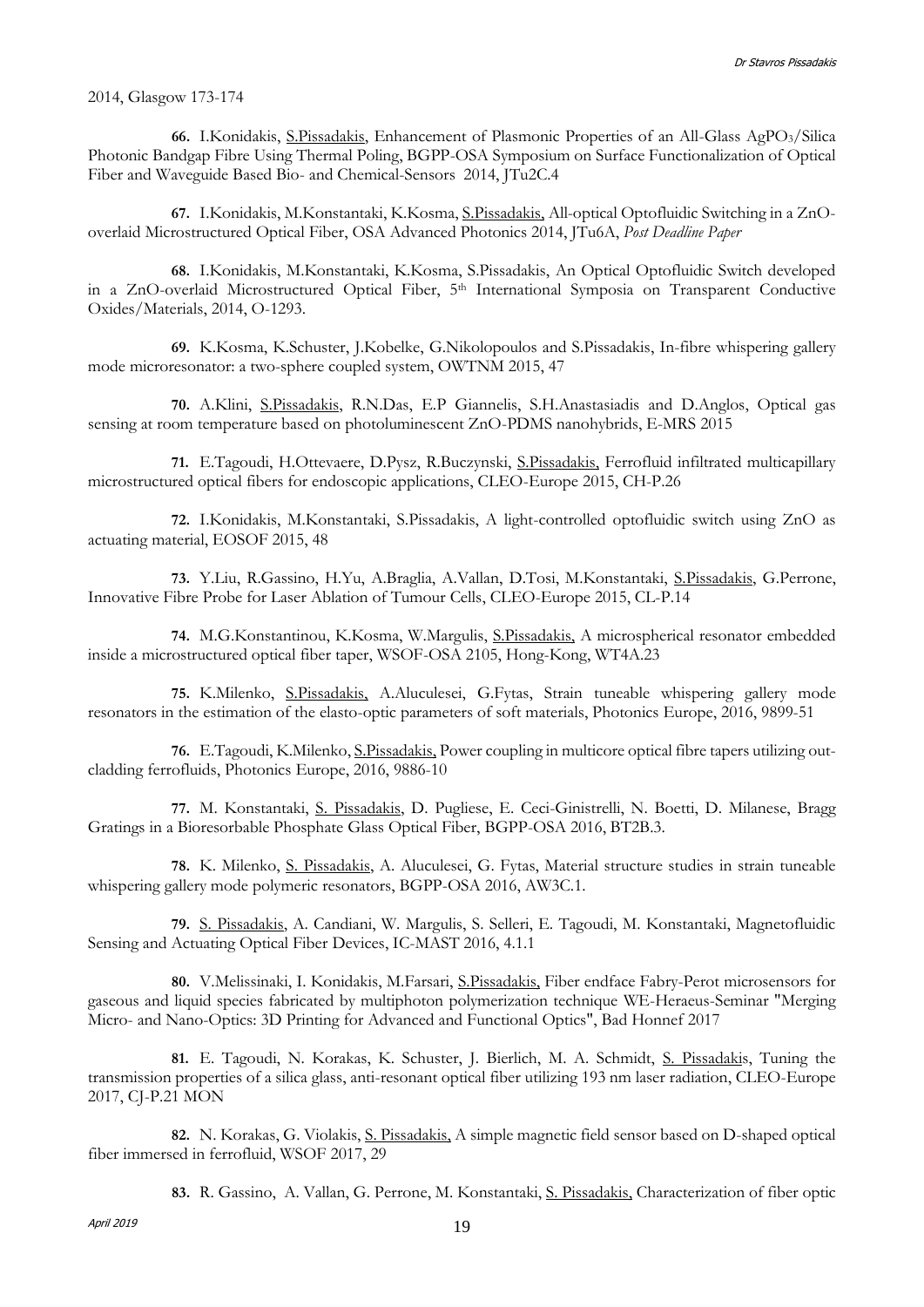distributed temperature sensors for tissue laser ablation, IEEE International Instrumentation and Measurement Technology Conference (I2MTC), DOI: 10.1109/I2MTC.2017.7969862

**84.** G. Violakis, S. Pissadakis, A Nitroaniline-based, All-solid Photonic Bandgap Fiber, OSA Advanced Photonics, BGPP-SOF 2018, JTh4a.5

**85.** M. Konstantaki, S. Pissadakis, D. Pugliese, E. Ceci-Ginistrelli, N. Boetti, D. Milanese, I. Konidakis, D. Janner, Toward Bioresorbable Photosensitive Fibers for Theranostics, Advanced Photonics, BGPP 2018, Btu4A.4

**86.** N. Korakas, G. Violakis, S. Pissadakis, An Optical Method for the Determination of Azimuthal Orientation of Tri-angular Lattice Silica Glass Microstructured Optical Fiber, CLEO-Europe 2019, CE-P.5

**87.** G. Violakis, S. Pissadakis, Second Harmonic Generation in thermally Poled Nitroaniline All-Solid Microstructured Optical Fibers, CLEO-Europe 2019, CE-4.4

**88.** G. Violakis, A. Bogris, B. Loppinet, S. Pissadakis, Elastic Interconnection of Optical Fibers Using Self-Written Waveguides, CLEO-Europe 2019, CK-8.1

### **INVITED CONTRIBUTIONS IN CONFERENCES/WORKSHOPS**

**1.** S.Pissadakis, UV interferometric ablation and structural modification for the fabrication of submicron scale periodic structures in "hard" optical materials, ESPC2004, Wroclaw, Poland, July 2004

**2.** S.Pissadakis, M.Konstantaki, Grating inscription in optical fibres using 213nm, picosecond radiation: a new route in silicate glass photosensitivity, ICTON2005, Barcelona, Spain, July 2005

**3.** S.Pissadakis, Guided Wave Optical Sensors for Security Applications: Principles, State-of-the-Art and Prospects, Workshop on: "Security Applications of LIBS and Other Optical Technologies", 3rd Euro-Mediterranean Symposium on Laser-Induced Breakdown Spectroscopy, EMSLIBS 2005, Aachen, Germany

**4.** S.Pissadakis, Deep UV radiation induced photodissociative processes in transparent optical materials: index engineering and structural modification effects, 4th LAMP, Kyoto, Japan, May 2006

**5.** S.Pissadakis, M.Konstantaki, G.Violakis, Recording of Type IIA Gratings in B-Ge codoped Optical Fibres Using 248nm Femtosecond and Picosecond Laser Radiation, ICTON2006, Nottingham, UK, June 2006

**6.** G.Violakis, S.Pissadakis, Recording of Bragg gratings in all-silica microstructured fibres using deep ultraviolet laser radiation, ESPC2007, Rome, Italy, July 2007

**7.** S.Pissadakis, Target acquisition and recognition in the modern battlefield using laser radiation, 1st Conference Herakleitos, Athens, June 2007

**8.** S.Pissadakis, M.Livitziis, G.Violakis and M.Konstantaki, Inscription of Bragg reflectors in allsilica microstructured optical fibres using 248nm, picosecond and femtosecond laser radiation, SPIE Photonics Europe, Strasbourg, France, April 2008

**9.** S.Pissadakis, Bragg gratings in standard and microstructured all-silica fibres inscribed using ultrafast ultraviolet radiation, ESPC2008, Athens, Greece, June 2008

**10.** S.Pissadakis, A.Candiani, M.Konstantaki, Magneto-optical long-period gratings, ICTON2009, Portugal 2009

**11.** S. Pissadakis, A.Candiani, M. Konstantaki, M. Livitziis, G. Tsibidis, J. Kobelke and K. Schuster,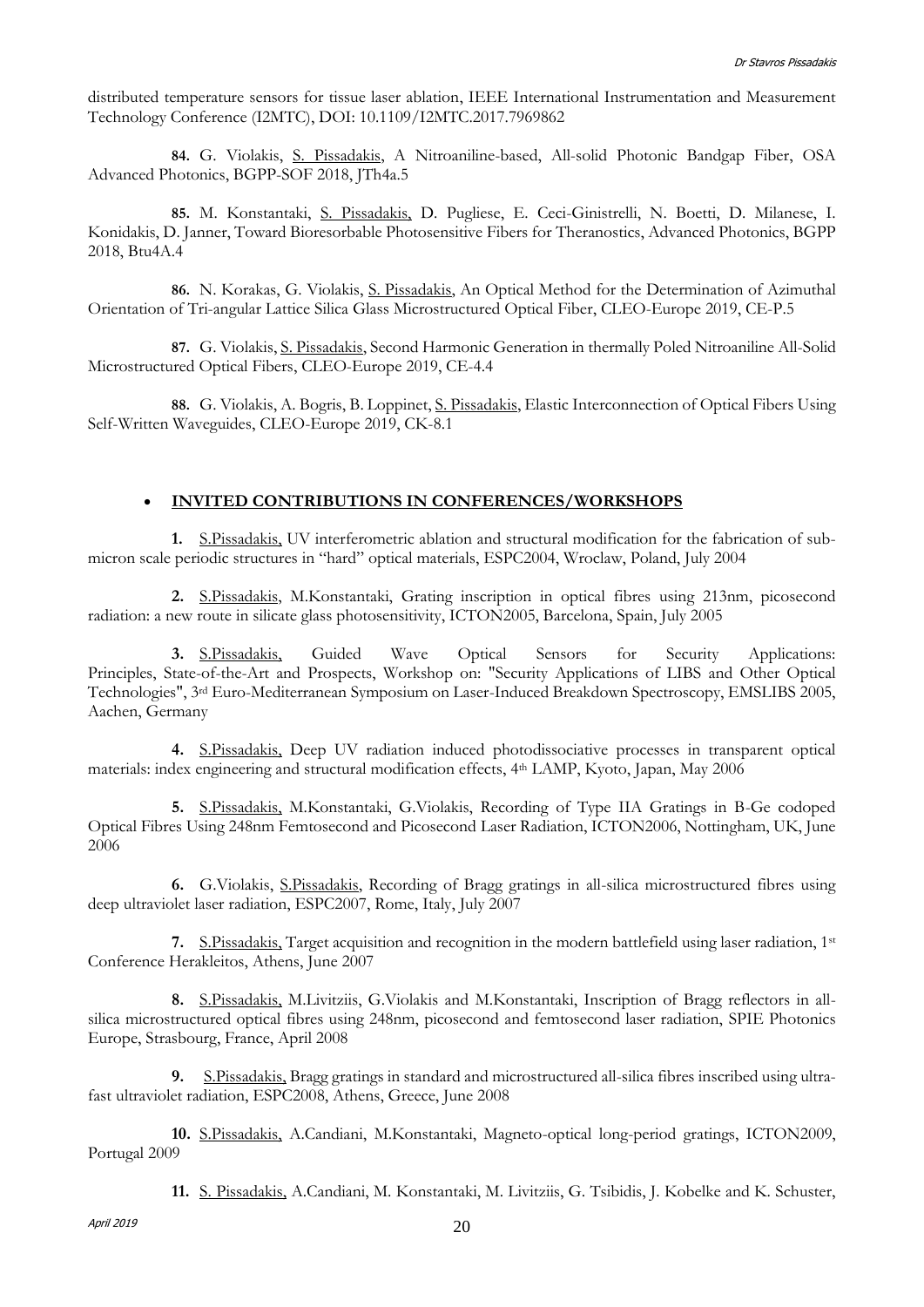Bragg reflectors inscribed in micro structured optical fibres: inscription considerations and device development, MEDINANO 2, Athens 2009

**12.** S.Pissadakis, N.A.Vainos, M.Konstantaki, Thin Film Overlaid Long Period Fibre Grating Sensors: Examples and Prospects for Advanced Health Monitoring Applications, ITAB-2009, Cyprus 2009

**13.** S.Pissadakis, Bragg grating actuators in microstructured optical fibres utilising ferrofluids, COST 299 Closing Workshop, Romania 2010

**14.** A.Candiani, M.Konstantaki, W.Margulis, S.Pissadakis, Spectral tuning of microstructured optical fibre Bragg gratings utilizing ferrofluids, SWP 2010, Munich

**15.** A.Candiani, W.Margulis, C.Sterner, M.Konstantaki, S.Pissadakis, Sensing and actuating photonic devices in magnetofluidic, microstructured optical fibre Bragg gratings, SPIE Optics and Optoelectronics Europe, Prague, 8073B-113, April 2011

**16.** A.Candiani, M.Konstantaki, W.Margulis, S.Pissadakis, A smart-skin shear sensor based on ferrofluid infiltrated Bragg grating in a microstructured optical fibre, SPIE Photonics Europe, Brussels, Belgium, April 2012, 8426-07

**17.** A.Candiani, S.Giannetti, A.Cucinotta, A.Bertucci, R.Corradini, M.Konstantaki, W.Margulis, S.Pissadakis, S.Selleri, DNA biosensors implemented on PNA-functionalized microstructured optical fibers Bragg gratings, SPIE Optics and Optoelectronics Europe, Prague, 8775-1, April 2013

**18.** S.Pissadakis, *et al,* Ultrafast laser structuring of optical fibres, Progress in Ultrafast Laser Modifications of Materials, Cargese, April 2013

**19.** I.Konidakis and S.Pissadakis, Electric field induced polarization effects in AgPO<sub>3</sub>/silica photonic bandgap fiber, ICTON Cartagena, June 2013

**20.** A. Candiani, S. Giannetti, A. Cucinotta, A. Bertucci, A. Manicardi, M. Konstantaki, W. Margulis, S.Pissadakis, R. Corradini, S. Selleri, "Biophotonics photonic crystal fibers platform for nanoparticle-enhanced DNA," Biophotonics 2013, National Taiwan University, Taipei, Taiwan, July 17-19, 2013

**21.** S.Pissadakis, Plasmonic and Resonating Optical Operations inside MOFs and PCFs, Spatio-Temporal Complexity in Optical Fibers, Como, Italy, September 2013

**22.** K.Kosma, G.Zito, K.Schuster and S.Pissadakis, Microsphere resonators integrated inside microstructured optical fibers: studies and optimization, MEDINANO 6, Toulouse, France, October 2013

**23.** I.Konidakis, M.Konstantaki, and S.Pissadakis, Materials Growth and Processing in the capillaries of Photonic Crystal Fibres: towards the Lab-in-a-Fibre Protocol, OPTO, Photonics West, San Francisco, February 2014

**24.** K.Kosma, G.Zito, K.Schuster and S.Pissadakis, Whispering-gallery modes excitation in microspheres integrated inside microstructured optical fibers, LASE, Photonics West, San Francisco, February 2014

**25.** K.Kosma, G.Zito, K.Schuster and S.Pissadakis, Integration and excitation of microsphere optical resonators inside microstructured optical fibers, SPIE Photonics Europe, Brussels, Belgium, April 2014, 9128-2

**26.** K.Kosma, K.Schuster, J.Kobelke and S.Pissadakis, In-fibre whispering gallery mode resonators: From isolated microspheres to coupled systems, ICTON-PAM, Graz, July 2014

**27.** S.Pissadakis, Optical Fibre Magnetofluidic Sensors, IMEKO TC-4 International Symposium, Benevento, Italy, September 2014

**28.** I.Konidakis, M.Konstantaki, S.Pissadakis, EU-SK workshop on Advanced Materials, E-MRS,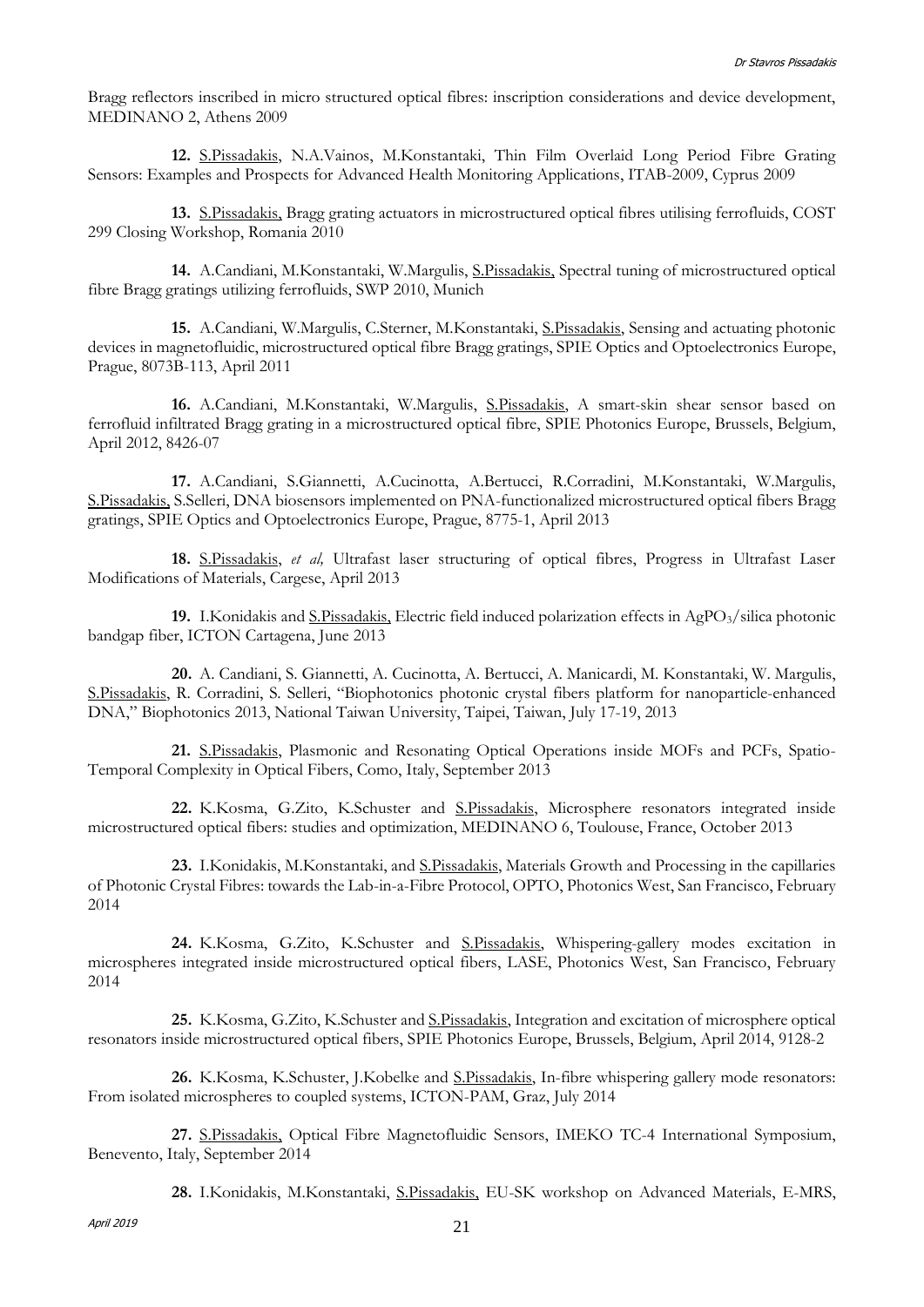Lille, France May 2015, WC2-9

**29.** K. Kosma, G.M. Nikolopoulos, M.G. Konstantinou, K. Schuster, J. Kobelke, and S. Pissadakis, In-fibre whispering gallery mode resonators: a promising platform for the realisation of opto-mechanical oscillators, Quantum Phononics, From Transport and Optomechanics to Quantum Biology, Heraklion, Greece, May 2015

**30.** S. Pissadakis, Towards the Fibre-Lab, New Frontiers in Fiber Optics Workshop, IPHT, Jena, Jan 2016

**31.** M.G. Konstantinou, K. Milenko, K. Kosma, W. Margulis, S. Pissadakis, Light coupling and routing using a microsphere attached on the endface of a microstructured optical fibre, Photonics Europe, April 2016, 9886-13

**32.** M. Konstantaki, S. Pissadakis, D. Pugliese, E. Ceci-Ginistrelli, N. G. Boetti, D. Milanese, Bragg grating UV inscription in a bioresorbable phosphate glass optical fiber, ICTON-Novel Glasses, Trento, Italy, July 2016

**33.** S. Pissadakis, K. Milenko, A. Aluculesei, G. Fytas, Material structure studies in strain tuneable whispering gallery mode polymeric resonators, OSA-ACOFT, Sydney, Australia, September 2016

**34.** S. Pissadakis, New light localisation schemes and effects using WGM resonators and optical fibres, Advanced Architectures in Photonics 2016, Mykonos, Greece, Sept. 2016

**35.** S. Pissadakis, Light Localisation Schemes in Microstructured Optical Fibres, DPG Frühjahrstagung (Spring Meeting) of the Atomic, Molecular, Plasma Physics and Quantum Optics Section (SAMOP), Mainz, Germany, March 2017, Q 36.1

**36.** S. Pissadakis, Optofluidics in Microstructured Optical Fibers, PIERS 2017, St. Petersburg, Russia, May 2017, 1P1, SC3

**37.** S. Pissadakis, K. Kosma, J. Kobelke, K. Schuster, In-fiber, cross-coupled WGM cavities as high accuracy photonic verniers, 5<sup>th</sup> WSOF 2017, Limassol, Cyprus 106

**38.** G. Violakis, S. Pissadakis, All solid nitroaniline-silica photonic bandgap fiber, Photonics Europe 2018, 10681-4

**39.** S. Pissadakis, Whispering Gallery Mode resonators in microstructured optical fibers, Advanced Architectures in Photonics 2018, Cambridge, UK, Sept. 2018

**40.** S. Pissadakis, Whispering Gallery Mode Sensors Implemented in Microstructured Optical Fibers, PIERS 2019, Rome, Italy, June 2019

### **CONSULTATION REPORTS**

**1.** S. Pissadakis*, et al, Yearly Review for the sector of "Nanotechnology" for the years 2011-2014, SEV Hellenic Federation of Enterprises*

### **OTHER PUBLICATIONS**

**2.** S. Pissadakis, *Fabrication, Analysis and Device Development using Proton Exchange Waveguides in LiNbO<sup>3</sup> crystals,* Ptyhion Thesis, Heraklion 1994

**3.** S. Pissadakis, C.Balas, *Introduction to Optoelectronics*, Lecture Notes, Technical University of Crete, Chania 2002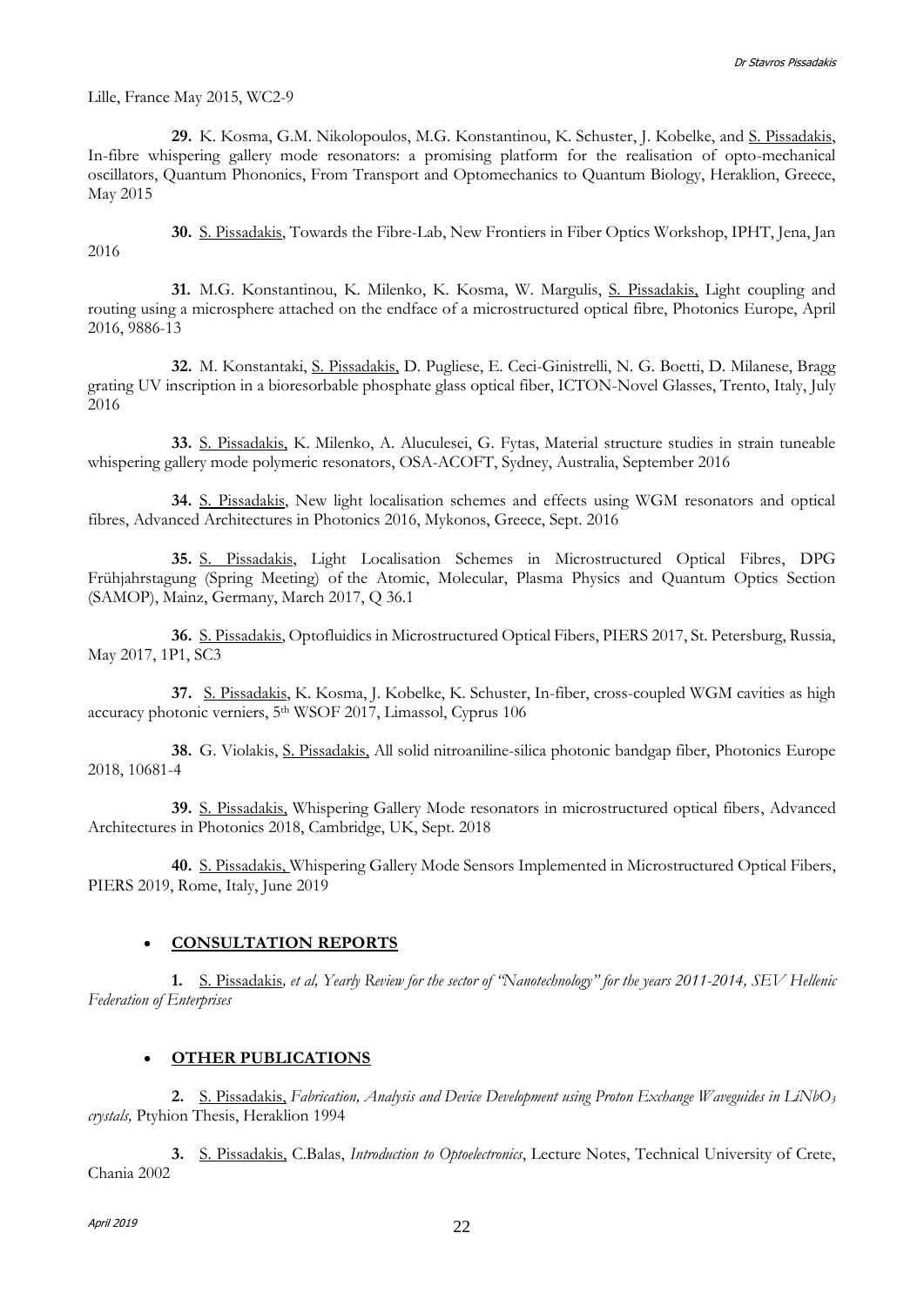**4.** S. Pissadakis, *Theory and Devices of Optical Waveguides,* Lecture Notes, University of Crete, Heraklion

2005

**5.** S. Pissadakis, Optical Sensing Technologies for Society Mega-challenges, Lecture Notes, University of Parma, Parma 2018

#### **HIGHLIGHTS/PRESENTATIONS IN BROAD SCIENTIFIC PRESS**

**1.** Photorefractive and ablated gratings in  $InO<sub>x</sub>$  thin films using excimer laser radiation, ADVANCED COATINGS & SURFACE TECHNOLOGY ALERT, John Wiley & Sons' newsletter division, Technical Insights Alert C990197, 1131099, September 3rd 1999

**2. Lasers etch sub-micron structures into sapphire,** <http://optics.org/article/27379>

**3. Materials Processing: Picosecond UV lasers pave the way to new applications** [http://www.laserfocusworld.com/display\\_article/325457/12/none/none/Feat/Materials-Processing:-](http://www.laserfocusworld.com/display_article/325457/12/none/none/Feat/Materials-Processing:-Picosecond-UV-lasers-pave-the-way-to-new-application) [Picosecond-UV-lasers-pave-the-way-to-new-application](http://www.laserfocusworld.com/display_article/325457/12/none/none/Feat/Materials-Processing:-Picosecond-UV-lasers-pave-the-way-to-new-application)

**4. VerticalNews, Research News on Photonics/Nanotechnology,**  <http://www.verticalnews.com/newsletters/Nanotechnology-Business-Journal/2009-03-09/65488NBJ.html>

**5. VerticalNews, Research News on Photonics,** <http://physics.verticalnews.com/articles/1740634.html>

**6. VerticalNews, Research News on Photonics,**  <http://www.verticalnews.com/article.php?articleID=1681937>

**7. Topical meeting boosts optics in Greece, ICO Newsletter** [http://www.ico](http://www.ico-optics.org/pdfs/ICONewsletterApr2010.pdf)[optics.org/pdfs/ICONewsletterApr2010.pdf](http://www.ico-optics.org/pdfs/ICONewsletterApr2010.pdf)

**8. SPIE-Newsroom, Magnetofluidic sensors and actuators based on microstructured optical fiber gratings** <http://spie.org/x51580.xml?ArticleID=x51580>

**9. MRS Bulletin, Magnetofluidics used for tuning optical fibers** <http://journals.cambridge.org/action/displayAbstract?fromPage=online&aid=8354196>

**10. Frost & Sullivan, Technical insight alerts, Ferrofluids Enable Enhanced Fiber-Based**  Sensors, August 26<sup>th</sup> 2011

**11. International Innovation, Lighting the way,** Issues 2, pp. 37-39 (2011) [www.researchmedia.eu](http://www.researchmedia.eu/)

**12. Optics and Photonics News, OSA, Optics in 2011 Highlights, Magnetofluidically Tunable Microstructured Optical Fiber Grating Devices,** December 2011 [http://www.osa](http://www.osa-opn.org/OpenContent/Features/Diffraction-1.aspx)[opn.org/OpenContent/Features/Diffraction-1.aspx](http://www.osa-opn.org/OpenContent/Features/Diffraction-1.aspx)

**13. National Documentation Centre-Greece, Νέοι φωτονικοί αισθητήρες στην ανίχνευση μαγνητικών πεδίων από το ΙΤΕ,** December 2011, [http://www.ekt.gr/content/display?ses\\_mode=rnd&ses\\_lang=el&prnbr=84330](http://www.ekt.gr/content/display?ses_mode=rnd&ses_lang=el&prnbr=84330)

**14. Περιοδικό Καινοτομία,** τεύχος 12/2011-02/2012 <http://kainotomia.ekt.gr/issue/2012/86/files/assets/basic-html/page11.html>

**15. SPIE-Newsroom, Shear sensing smart-pads based on ferrofluid infiltrated microstructured optical fibers,** <http://spie.org/x88699.xml?highlight=x2406&ArticleID=x88699>

**16. Optics and Photonics News, OSA, Optics in 2012 Highlights, Relief Photonic Crystal** 

April 2019